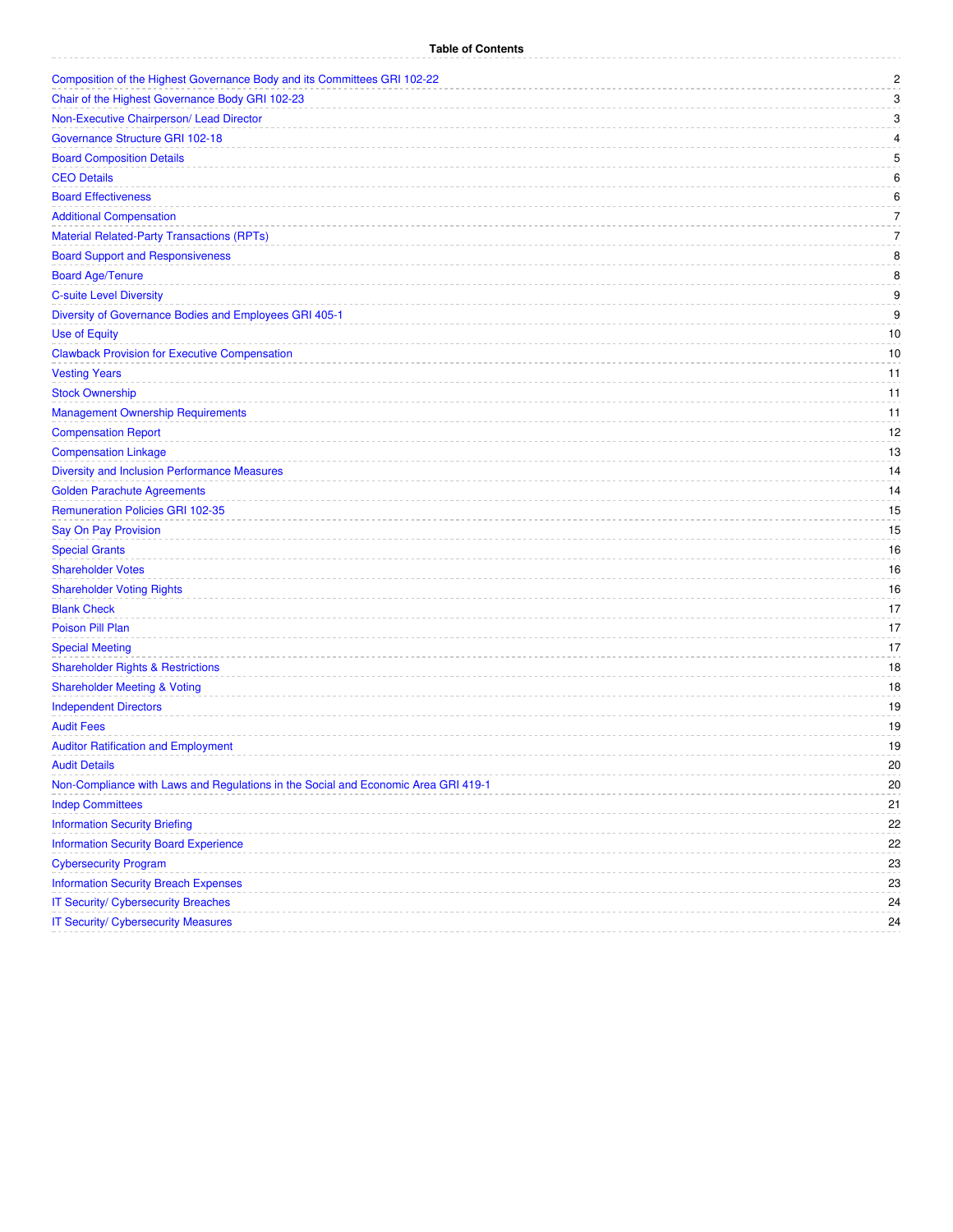# <span id="page-1-0"></span>**Composition of the Highest Governance Body and its Committees GRI 102-22**

ISS Governance Number: Q9; Q10; Q304; Q354; Q378; Q386

General Disclosures / Governance / Composition of the Highest Governance Body and its Committees GRI 102-22 Composition of the highest governance body and its committees.

|                                                                                                                                                                                                                                                                                                                                                                                                                                                                                                                                                               | Male                                                                                           | Female                                                                                                                                          | <b>Total Number</b>           |                       |
|---------------------------------------------------------------------------------------------------------------------------------------------------------------------------------------------------------------------------------------------------------------------------------------------------------------------------------------------------------------------------------------------------------------------------------------------------------------------------------------------------------------------------------------------------------------|------------------------------------------------------------------------------------------------|-------------------------------------------------------------------------------------------------------------------------------------------------|-------------------------------|-----------------------|
| Total board members with executive functions                                                                                                                                                                                                                                                                                                                                                                                                                                                                                                                  | 1                                                                                              | $\pmb{0}$                                                                                                                                       | $\mathbf{1}$                  |                       |
| Total non-executive directors (excluding independent directors)                                                                                                                                                                                                                                                                                                                                                                                                                                                                                               | 0                                                                                              | $\pmb{0}$                                                                                                                                       | $\mathsf 0$                   |                       |
| Total independent non-executive directors on the board                                                                                                                                                                                                                                                                                                                                                                                                                                                                                                        | 4                                                                                              | 3                                                                                                                                               | $\overline{7}$                |                       |
| <b>Total board</b>                                                                                                                                                                                                                                                                                                                                                                                                                                                                                                                                            | 5                                                                                              | 3                                                                                                                                               | 8                             |                       |
|                                                                                                                                                                                                                                                                                                                                                                                                                                                                                                                                                               | Total                                                                                          |                                                                                                                                                 |                               |                       |
| Membership of under-represented social groups                                                                                                                                                                                                                                                                                                                                                                                                                                                                                                                 | 1                                                                                              |                                                                                                                                                 |                               |                       |
| Stakeholder Representation:                                                                                                                                                                                                                                                                                                                                                                                                                                                                                                                                   | 0                                                                                              |                                                                                                                                                 |                               |                       |
| Vacancies on the board:                                                                                                                                                                                                                                                                                                                                                                                                                                                                                                                                       |                                                                                                |                                                                                                                                                 |                               |                       |
| Board member                                                                                                                                                                                                                                                                                                                                                                                                                                                                                                                                                  | Other commitments                                                                              | Competences relating to economic,<br>environmental and social impacts                                                                           | Stakeholder<br>representation | Tenure/term<br>length |
| Dana Dykhouse                                                                                                                                                                                                                                                                                                                                                                                                                                                                                                                                                 | Chief Executive Officer,<br>First PREMIER Bank                                                 | Finance, executive, service territory,<br>board.                                                                                                | No                            | 12                    |
| Tony Clark                                                                                                                                                                                                                                                                                                                                                                                                                                                                                                                                                    | Senior Advisor, Wilkinson<br>Barker                                                            | Utility, executive, regulatory, legal/public<br>policy, board.                                                                                  | No                            | 5                     |
| Jan Horsfall                                                                                                                                                                                                                                                                                                                                                                                                                                                                                                                                                  | Managing Partner, Red<br>Surfboard, LLC                                                        | Finance, executive, technology,<br>information, cyber, legal/public policy,<br>marketing, board.                                                | No                            | 6                     |
| <b>Britt Ide</b>                                                                                                                                                                                                                                                                                                                                                                                                                                                                                                                                              | President, Ide Energy &<br>Strategy                                                            | Utility, executive, regulatory, engineering,<br>technology, information, cyber, service<br>territory, legal/public policy, marketing,<br>board. | No                            | $\overline{4}$        |
| <b>Bob Rowe</b>                                                                                                                                                                                                                                                                                                                                                                                                                                                                                                                                               | Chief Executive Officer,<br>NorthWestern<br>Corporation                                        | Utility, finance, executive, regulatory,<br>service territory, legal/public policy,<br>board.                                                   | No                            | 13                    |
| Linda Sullivan                                                                                                                                                                                                                                                                                                                                                                                                                                                                                                                                                | <b>Retired Executive Vice</b><br>President and Chief<br>Financial Officer of<br>American Water | Utility, finance, executive, regulatory,<br>technology, information, cyber, board.                                                              | <b>No</b>                     | 4                     |
| Mahvash Yazdi                                                                                                                                                                                                                                                                                                                                                                                                                                                                                                                                                 | President, Feasible<br><b>Management Consulting</b>                                            | Utility, finance, executive, technology,<br>information, cyber, board.                                                                          | No                            | $\overline{c}$        |
| Jeff Yingling                                                                                                                                                                                                                                                                                                                                                                                                                                                                                                                                                 | Partner, Energy Capital<br>Ventures                                                            | Utility, finance, executive, technology,<br>information, cyber, board.                                                                          | No                            | $\overline{c}$        |
|                                                                                                                                                                                                                                                                                                                                                                                                                                                                                                                                                               |                                                                                                |                                                                                                                                                 |                               |                       |
| Diversity is a concept that is difficult to simply define or measure, especially in a questionnaire<br>completed by companies located around the world. For this reason, explain any diversity, as<br>your company defines it, among the directors on your Board or other governing authority.<br>Ethnic Diversity; 1 Middle Eastern director<br>Gender Diversity: 3 female, 4 male directors<br>Age Diversity: age 40-49, 2 directors; age 50-59, 1 director; age 60-69, 5 directors<br>Tenure Diversity: less than two years, 2; 3-9 years, 4; 10+ years, 2 |                                                                                                |                                                                                                                                                 |                               |                       |
| Board type<br>One-tier<br>◉<br>Two-tier                                                                                                                                                                                                                                                                                                                                                                                                                                                                                                                       |                                                                                                |                                                                                                                                                 |                               |                       |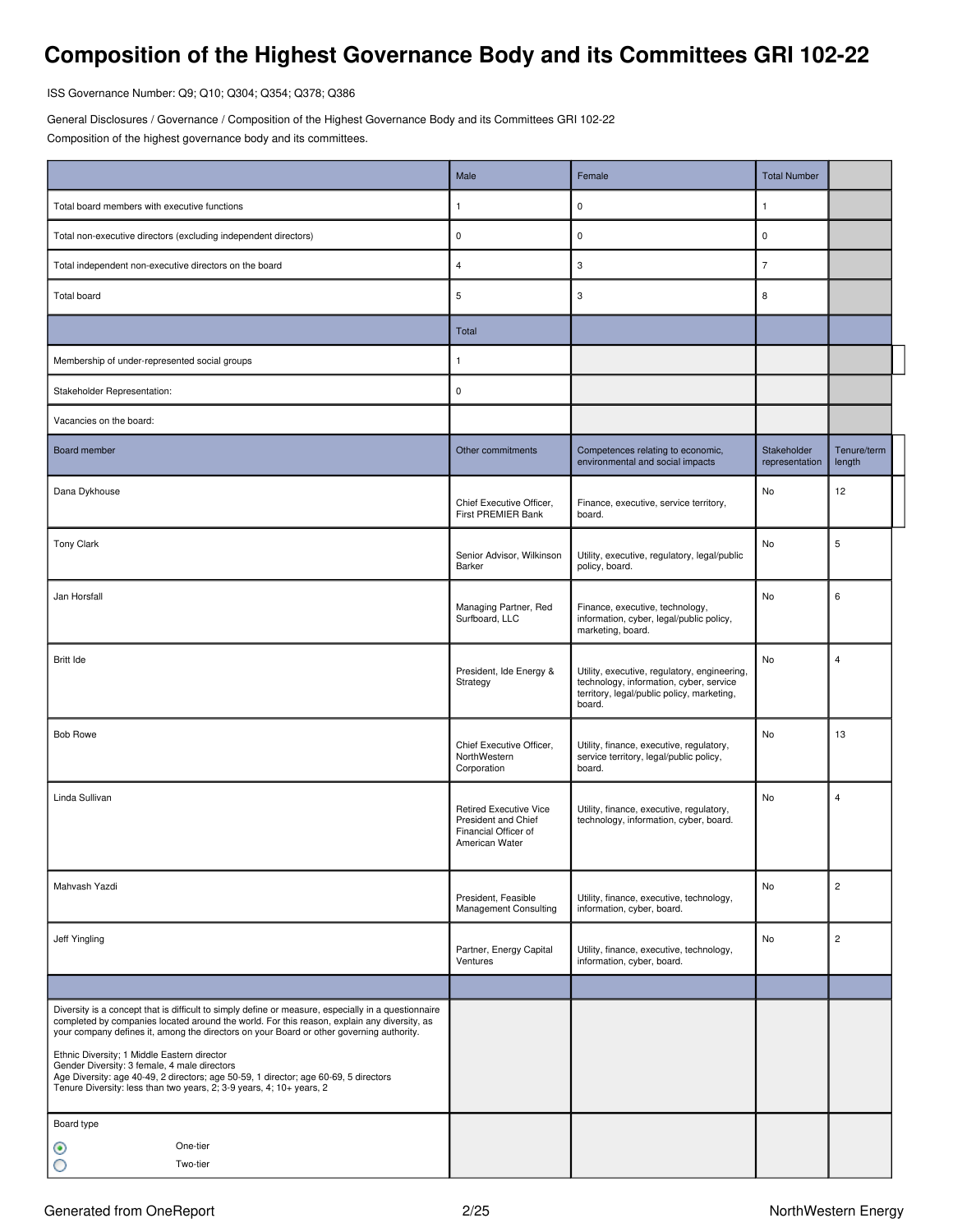| Female Chief Executive Officer or Equivalent                        |     |  |  |
|---------------------------------------------------------------------|-----|--|--|
|                                                                     | Yes |  |  |
| $_{\odot}$                                                          | No  |  |  |
| Female Chairperson or Equivalent                                    |     |  |  |
| C                                                                   | Yes |  |  |
| $_{\odot}$                                                          | No  |  |  |
| Data publicly available:                                            |     |  |  |
| Link to disclosure: Proxy Materials (northwesternenergy.com)<br>Yes |     |  |  |
|                                                                     |     |  |  |

References:



# <span id="page-2-0"></span>**Chair of the Highest Governance Body GRI 102-23**

ISS Governance Number: Q14

General Disclosures / Governance / Chair of the Highest Governance Body GRI 102-23

Whether the chair of the highest governance body is also an executive officer in the organization.

| Roles of Chairman and Chief Executive (or their equivalents) are separate.<br>۰                                           |              |
|---------------------------------------------------------------------------------------------------------------------------|--------------|
| Role of CEO and Chairman is split and former CEO-Chairman is now Chairman.                                                |              |
| Role of CEO and Chairman is split and chairman is non-executive but not independent.                                      |              |
| Role of CEO and Chairman is split and former CEO-Chairman is now Chairman, and an independent lead director is appointed. |              |
| Role of Chairman and CEO is joint.                                                                                        |              |
| Role of Chairman and CEO is joint, and an independent lead director is appointed.                                         |              |
| If an independent lead director is appointed (split or joint), please indicate name:                                      |              |
| The company has a presiding director in its Board of Directors:                                                           |              |
| No                                                                                                                        |              |
| Chairman is non-executive and independent<br>◉                                                                            |              |
| Chairman is an executive director                                                                                         |              |
| If chairman is non-executive and independent, indicate when this approach was adopted:                                    | 17 years ago |
| Data Publicly Available:                                                                                                  |              |
| Yes                                                                                                                       |              |
|                                                                                                                           |              |
| <b>Additional Comments</b>                                                                                                |              |
|                                                                                                                           |              |

RID14 and MSCI: The Board Chair is independent

References:

2021 Proxy [Statement](https://www.northwesternenergy.com/docs/default-source/documents/proxy/2021-Proxy-Statement-Final.pdf) Page(s) 47

# <span id="page-2-1"></span>**Non-Executive Chairperson/ Lead Director**

ISS Governance Number: Q16

General Disclosures / Governance / Non-Executive Chairperson/ Lead Director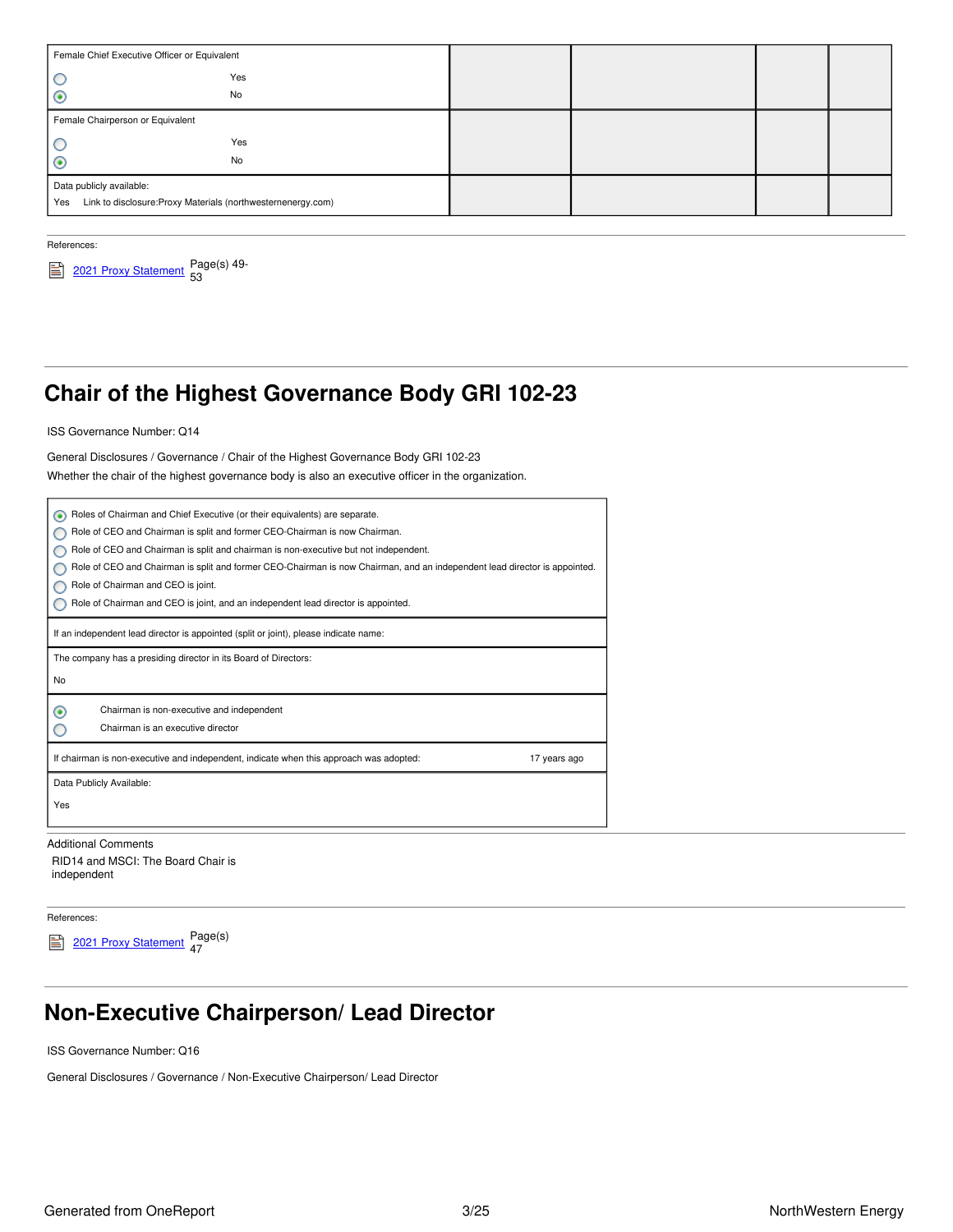Is the board of directors/supervisory board headed by a non-executive and independent chairman and/or an independent lead director? Please indicate where this information is available in your public reporting or corporate website.

| Attach up to five (5) public URLs indicating where this information is available in your public reporting or corporate website.               |                                 |                                                    |  |
|-----------------------------------------------------------------------------------------------------------------------------------------------|---------------------------------|----------------------------------------------------|--|
| E<br>https://www.northwesternenergy.com/our-company/investor-rela<br>匩<br>2021 Proxy Statement<br>Ħ<br><b>Corporate Governance Guidelines</b> | Page(s) 48, 50, 55<br>Page(s) 1 |                                                    |  |
| Chairman is non-executive and independent.<br>◉                                                                                               |                                 | Number of years this approach has been adopted: 17 |  |
| Role of CEO and chairman is split and former CEO/chairman (presently in a non-executive position) is now chairman                             |                                 |                                                    |  |
| Role of CEO and chairman is split and chairman is non-executive but not independent                                                           |                                 |                                                    |  |
| Role of CEO and chairman is split and former CEO/chairman is now chairman, but independent lead director is appointed<br>O                    |                                 |                                                    |  |
| Role of chairman and CEO is joint, but independent lead director is appointed                                                                 |                                 |                                                    |  |
| Role of chairman and CEO is joint or chairman is an executive director                                                                        |                                 |                                                    |  |
| We do not report this information.<br>Ο                                                                                                       |                                 |                                                    |  |
| Not applicable. Please provide explanations in the appropriate comment box below.                                                             |                                 |                                                    |  |
| Not known.                                                                                                                                    |                                 |                                                    |  |
| <b>Additional Comments</b>                                                                                                                    |                                 |                                                    |  |
| Q <sub>16</sub> : Yes                                                                                                                         |                                 |                                                    |  |
| References:                                                                                                                                   |                                 |                                                    |  |

| <b>E</b> 2021 Proxy Statement      | Page(s) 48, 50,<br>55 |
|------------------------------------|-----------------------|
| Gorporate Governance<br>Guidelines | Page(s) 1             |

## <span id="page-3-0"></span>**Governance Structure GRI 102-18**

ISS Governance Number: Q23; Q27; Q28; Q33; Q34; Q306

#### General Disclosures / Governance / Governance Structure GRI 102-18

Governance structure of the organization, including committees of the highest governance body and committees responsible for the decision-making on economic, environmental, and social topics.

| <b>Committee Function</b>                        | Name of Committee                                             | Formal Board<br>Responsibility? | Number of<br>Executive<br><b>Directors</b> | Number of Non-<br><b>Executive Directors</b><br>(NEDs) | Number of<br>connected<br><b>NEDs</b> | Committee<br>chairperson is<br>independent |
|--------------------------------------------------|---------------------------------------------------------------|---------------------------------|--------------------------------------------|--------------------------------------------------------|---------------------------------------|--------------------------------------------|
| Audit/Accounting                                 | Audit Committee                                               | ⊻                               | $\mathbf 0$                                | 3                                                      | $\mathbf 0$                           | Yes<br>◉<br>No<br>O                        |
| Remuneration/Compensation                        | Human Resources Committee                                     | $\blacktriangledown$            | 0                                          | 3                                                      | 0                                     | Yes<br>$_{\odot}$<br>No<br>O               |
| $\sqrt{\phantom{a}}$ Nomination                  | Nominating and Governance Committee                           | $\blacktriangledown$            | $\mathbf 0$                                | 3                                                      | 0                                     | Yes<br>$_{\odot}$<br>No                    |
| V Worldwide Labor Policies and Practices         | Human Resources Committee                                     | $\blacksquare$                  | $\mathbf 0$                                | 3                                                      | $\mathbf 0$                           |                                            |
| Human Rights Issues                              | Human Resources Committee                                     | $\mathbb{R}^n$                  | $\pmb{0}$                                  | 3                                                      | 0                                     |                                            |
| $\triangleright$ Diversity and Employment Equity | Human Resources Committee                                     | $\blacktriangledown$            | $\mathbf 0$                                | 3                                                      | $\mathbf 0$                           |                                            |
| Supply Chain Social Responsibility               | Safety, Environmental, Technology and Operations<br>Committee | <b>In</b>                       | $\mathbf 0$                                | 3                                                      | 0                                     |                                            |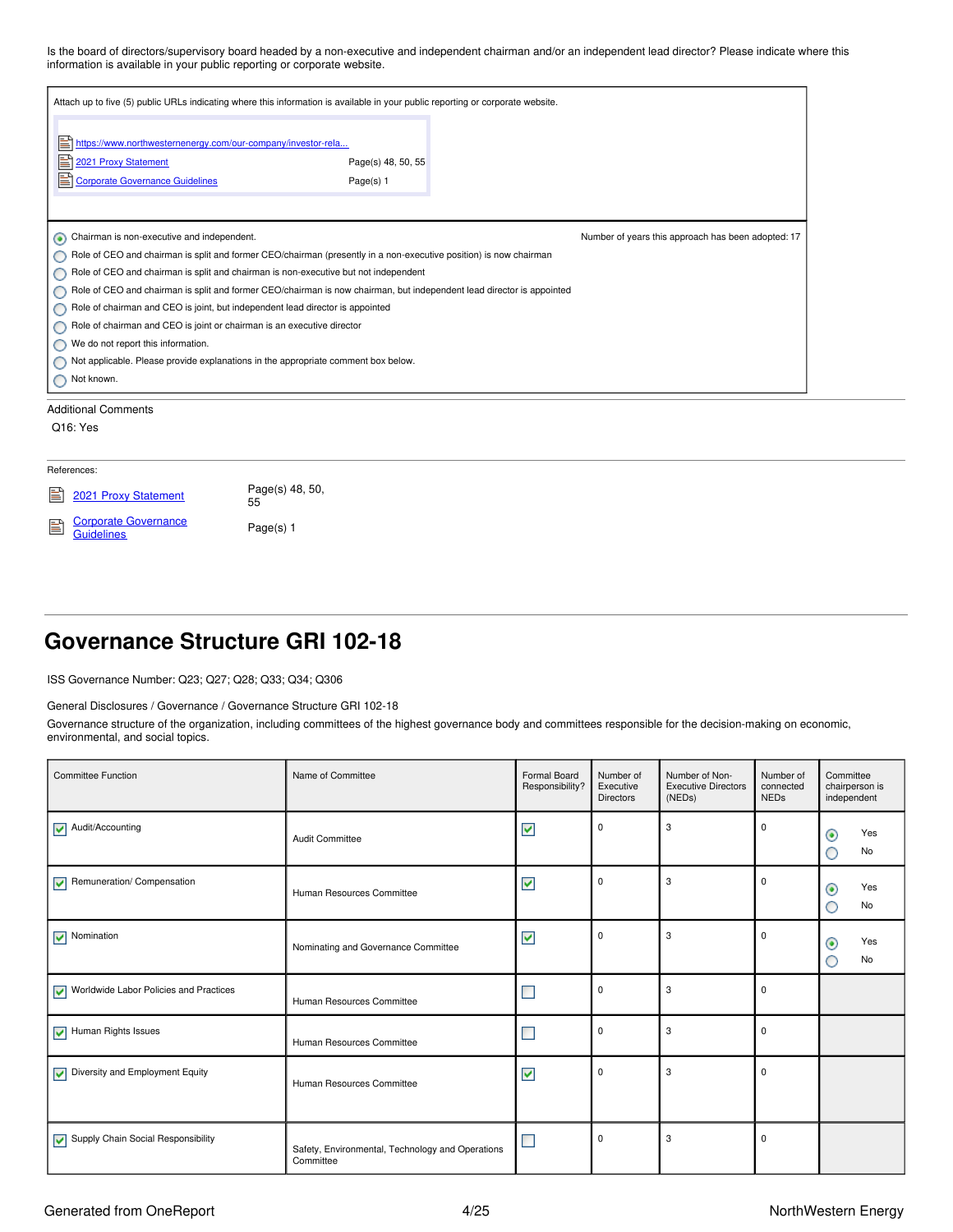| Corp. Social Responsibility, Corp. Citizenship,<br>Sustainable Development                                                                                              | Safety, Environmental, Technology and Operations<br>Committee, Governance Committee, Board of<br><b>Directors</b> | $\blacktriangledown$     | $\mathbf 0$ | 3 | $\mathbf 0$ |  |
|-------------------------------------------------------------------------------------------------------------------------------------------------------------------------|-------------------------------------------------------------------------------------------------------------------|--------------------------|-------------|---|-------------|--|
| $\blacktriangleright$ Health and Safety                                                                                                                                 | Safety, Environmental, Technology and Operations<br>Committee                                                     | ⊻                        | $\mathbf 0$ | 3 | $\mathbf 0$ |  |
| $\sqrt{\phantom{a}}$ Environmental Issues                                                                                                                               | Safety, Environmental, Technology and Operations<br>Committee                                                     | $\checkmark$             | $\mathbf 0$ | 3 | $\mathbf 0$ |  |
| Risk Management                                                                                                                                                         | Audit Committee, Board of Directors                                                                               | $\blacktriangledown$     | $\mathbf 0$ | 3 | $\mathbf 0$ |  |
| $\sqrt{\phantom{a}}$ Ethics Issues                                                                                                                                      | Audit Committee, Nominating and Governance<br>Committee; Board of Directors                                       | $\blacktriangledown$     | $\mathbf 0$ | 3 | $\mathbf 0$ |  |
| Political Involvement                                                                                                                                                   | Nominating and Governance Committee                                                                               | ⊻                        | $\mathbf 0$ | 3 | $\mathbf 0$ |  |
| Customer Service and Quality                                                                                                                                            | Safety, Environmental, Technology and Operations<br>Committee                                                     | $\blacktriangledown$     | $\mathbf 0$ | 3 | $\mathbf 0$ |  |
| Community and Public Relations<br>⊽                                                                                                                                     | Nominating and Governance Committee                                                                               | $\blacktriangledown$     | $\mathbf 0$ | 3 | $\mathbf 0$ |  |
| $\sqrt{\phantom{a}}$ Charitable Giving                                                                                                                                  | Nominating and Governance Committee                                                                               | $\overline{\phantom{a}}$ | $\mathbf 0$ | 3 | $\mathbf 0$ |  |
| Is the company's governance structure data publicly<br>available?<br>Yes<br>Corporate Governance<br>Link to<br>(northwesternenergy.com); Proxy Materials<br>disclosure: |                                                                                                                   |                          |             |   |             |  |
| (northwesternenergy.com)                                                                                                                                                |                                                                                                                   |                          |             |   |             |  |

#### Additional Comments

Bloomberg

- Committee were composed of 4 NEDs from 2013-2020; 2021 the committee size became 3

NEDs

- All committees and committee chairs are NEDs

ISS

Q23: The chair of the Nominating and Governance Committee is an Independent NED

Q27: There are no executives on the Human Resources Committee

Q28: The chair of the Human Resources Committee is an Independent NED

Q33: There are no executives on the Audit Committee

Q34: The chair of the Audit Committee is an Independent NED

Q306: There are no executives on the Nominating and Governance Committee

## <span id="page-4-0"></span>**Board Composition Details**

ISS Governance Number: Q36; Q38; Q39; Q205; Q206; Q401

General Disclosures / Governance / Board Composition Details

Publicly disclosed details regarding NorthWestern Energy 's board of directors.

| Percentage of the board consisting of immediate family members of majority shareholders, executives and former executives within the past five years: 0 |
|---------------------------------------------------------------------------------------------------------------------------------------------------------|
| 12.5                                                                                                                                                    |
| 25                                                                                                                                                      |
|                                                                                                                                                         |

#### Additional Comments

NorthWestern has 8 directors. One of those directors is NorthWestern's CEO, a current employee of the company. Two of the independent directors are first cousins.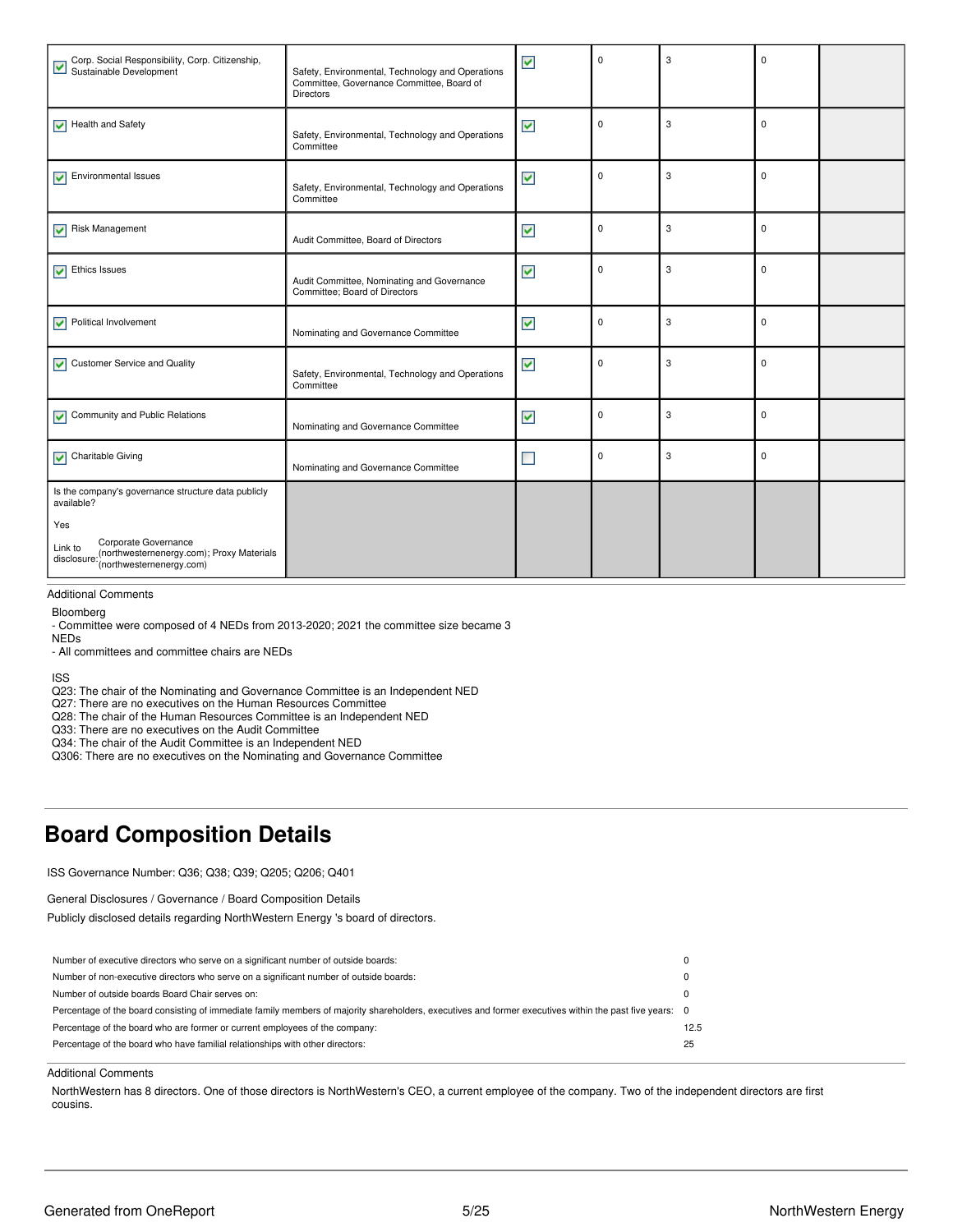## <span id="page-5-0"></span>**CEO Details**

ISS Governance Number: Q37; Q163; Q348

General Disclosures / Governance / CEO Details

Details on CEO appointment at NorthWestern Energy

|     | Former company chief executive officer (CEO) or person with equivalent role has been a director on the board at any time since the fiscal year end.                                               |  |  |  |  |
|-----|---------------------------------------------------------------------------------------------------------------------------------------------------------------------------------------------------|--|--|--|--|
|     | Chief executive officer (CEO) or person with equivalent role, as of the fiscal year end wherever available, otherwise as at date of latest filing, has been appointed from within the<br>company. |  |  |  |  |
| M   | Existence of a formal succession plan for CEO and key executive officers.                                                                                                                         |  |  |  |  |
|     | CEO length of employment agreement is in place                                                                                                                                                    |  |  |  |  |
|     | CEO serves on outside boards                                                                                                                                                                      |  |  |  |  |
|     | Data publicly available:                                                                                                                                                                          |  |  |  |  |
| Yes |                                                                                                                                                                                                   |  |  |  |  |
|     | Link to disclosure: https://northwesternenerg                                                                                                                                                     |  |  |  |  |
|     | <b>Additional Comments</b>                                                                                                                                                                        |  |  |  |  |

RID 348: Yes. Bloomberg: No to both questions. Q37: The CEO serves on zero public company boards. Q163: There is no CEO employment agreement. Q348: Yes, we disclose the existence ofexecutive succession planning.

## <span id="page-5-1"></span>**Board Effectiveness**

ISS Governance Number: Q41; Q44; Q45; Q46; Q77; Q349

General Disclosures / Governance / Board Effectiveness

Effectiveness of the board of directors and the alignment with the (long-term) interests of shareholders.

|                                                                                                                                                                                                                                                         | Indicators/measures                                                                                                                                                                                                                                                                                                                                                                                                                                                      |
|---------------------------------------------------------------------------------------------------------------------------------------------------------------------------------------------------------------------------------------------------------|--------------------------------------------------------------------------------------------------------------------------------------------------------------------------------------------------------------------------------------------------------------------------------------------------------------------------------------------------------------------------------------------------------------------------------------------------------------------------|
| *Total number of corporate board meetings held in the past year:                                                                                                                                                                                        | 5                                                                                                                                                                                                                                                                                                                                                                                                                                                                        |
| Details of Directors participation in annual shareholder meetings:                                                                                                                                                                                      | All directors of our company's Board are required to attend the company's annual shareholder<br>meeting<br>Independent directors are encouraged to attend the company's annual shareholder meeting, but it is<br>⊻<br>not a requirement<br>One or more of the independent directors of our company's Board makes themselves available for<br>V<br>questions from shareholders<br>Not applicable, as our company does not have shareholders meetings<br>None of the above |
|                                                                                                                                                                                                                                                         |                                                                                                                                                                                                                                                                                                                                                                                                                                                                          |
| Number of meetings attended in percentage last business/fiscal year. Attach up to five (5)<br>public URLs indicating where this information is available in your public reporting or<br>corporate website.<br>2021 Proxy Statement Page(s) 48, 49<br>Ei | Average board meeting attendance (%) for all board of directors / supervisory board members:<br>100                                                                                                                                                                                                                                                                                                                                                                      |
|                                                                                                                                                                                                                                                         | Minimum of attendance required for all members, at least (in %):<br>0                                                                                                                                                                                                                                                                                                                                                                                                    |
|                                                                                                                                                                                                                                                         | *% of board meetings attended by independent directors during the latest period:<br>100                                                                                                                                                                                                                                                                                                                                                                                  |
|                                                                                                                                                                                                                                                         |                                                                                                                                                                                                                                                                                                                                                                                                                                                                          |
| *Number of directors that attended less than 75% of board meetings held as of the date of<br>the last filing:                                                                                                                                           | 0                                                                                                                                                                                                                                                                                                                                                                                                                                                                        |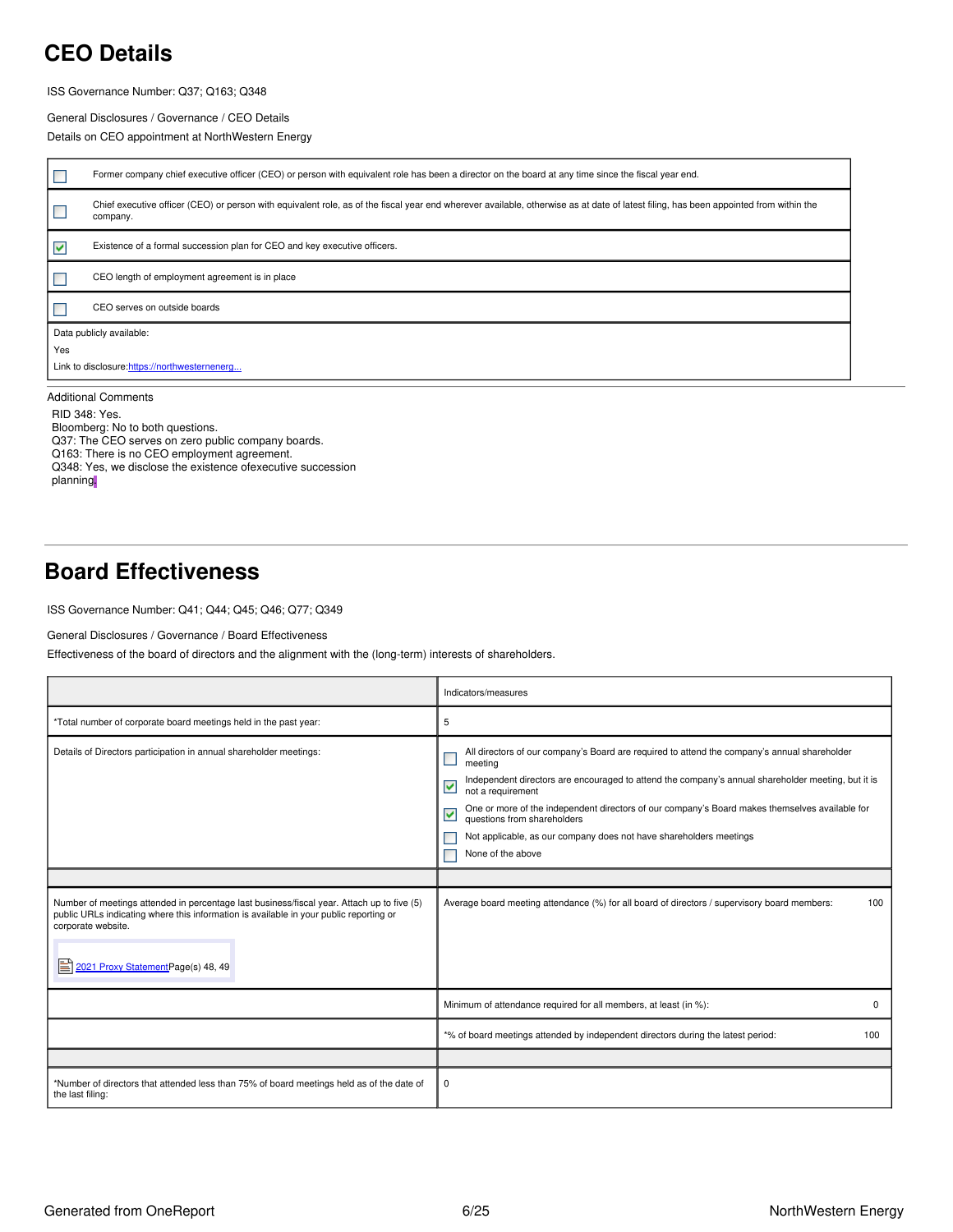| Attendance over two year period:                                                                                                                                                         | All directors attended at least 75 percent of Board and committee meetings for the period for which<br>◉<br>they served                                                                                                                                                    |
|------------------------------------------------------------------------------------------------------------------------------------------------------------------------------------------|----------------------------------------------------------------------------------------------------------------------------------------------------------------------------------------------------------------------------------------------------------------------------|
|                                                                                                                                                                                          | One director did not attend at least 75 percent of his or her Board and committee meetings for the<br>period for which they served                                                                                                                                         |
|                                                                                                                                                                                          | More than one director did not attend at least 75 percent of the aggregate of their Board and committee<br>meetings for the period for which they served                                                                                                                   |
|                                                                                                                                                                                          | Organization does not track the attendance of directors                                                                                                                                                                                                                    |
| Number of non-executive/independent directors with 4 or less other mandates:                                                                                                             | $\overline{7}$                                                                                                                                                                                                                                                             |
|                                                                                                                                                                                          | Please provide the names of<br>Dana Dykhouse, Tony Clark, Jan Horsfall, Britt Ide, Linda Sullivan,<br>these directors.<br>Mahvash Yazdi, Jeff Yingling                                                                                                                     |
| Number of other mandates for non-executive/independent directors all directors restricted<br>to:                                                                                         |                                                                                                                                                                                                                                                                            |
| Performance assessment of board of directors/ supervisory board members. Attach up to<br>five (5) public URLs indicating where this information is available in your public reporting or | Regular self-assessment of board performance, please specify or provide supporting documents:<br>⊽                                                                                                                                                                         |
| corporate website.                                                                                                                                                                       | This information is not public                                                                                                                                                                                                                                             |
|                                                                                                                                                                                          | Regular independent assessment of board performance, please specify or provide supporting<br>documents:                                                                                                                                                                    |
|                                                                                                                                                                                          |                                                                                                                                                                                                                                                                            |
|                                                                                                                                                                                          |                                                                                                                                                                                                                                                                            |
| Election of board members. Attach up to five (5) public URLs indicating where this                                                                                                       | Board members are elected and re-elected on an annual basis<br>⊽                                                                                                                                                                                                           |
| information is available in your public reporting or corporate website.                                                                                                                  | Board members are elected individually (as opposed to elected by slate)<br>▿                                                                                                                                                                                               |
| 2021 Proxy Statement Page(s) 6, 7                                                                                                                                                        |                                                                                                                                                                                                                                                                            |
|                                                                                                                                                                                          |                                                                                                                                                                                                                                                                            |
| Description of Board election process:                                                                                                                                                   | Directors are elected only if they receive a majority of the shares voting or present at the meeting; the<br>Board does NOT have the discretion to accept or decline offers of resignation from directors who fail to<br>secure a majority vote                            |
|                                                                                                                                                                                          | Directors are elected only if they receive a majority of the shares voting or present at the meeting;<br>however, the Board has the discretion to accept or decline offers of resignation from directors who fail<br>$\left( \bullet \right)$<br>to secure a majority vote |
|                                                                                                                                                                                          | Directors are elected if they receive a "plurality vote" - they only need to get more votes than a<br>competing candidate                                                                                                                                                  |
| Data publicly available:                                                                                                                                                                 |                                                                                                                                                                                                                                                                            |
| Yes<br>Link to disclosure: Proxy Materials (northwesternenergy.com)                                                                                                                      |                                                                                                                                                                                                                                                                            |
| Please select one of the following options. (Required)                                                                                                                                   |                                                                                                                                                                                                                                                                            |
| We do report this information and have completed the table above.                                                                                                                        |                                                                                                                                                                                                                                                                            |
| We do not report this information.                                                                                                                                                       |                                                                                                                                                                                                                                                                            |
| Not applicable. Please provide explanations in the appropriate comment box below.                                                                                                        |                                                                                                                                                                                                                                                                            |
| Not known                                                                                                                                                                                |                                                                                                                                                                                                                                                                            |

## <span id="page-6-0"></span>**Additional Compensation**

ISS Governance Number: Q244

Social / Employment / Additional Compensation Details on additional types of compensation offered to employees at NorthWestern Energy

Does employee pay include variable, performance-based, compensation? Employee pay includes variable, performance-based, compensation Is there an employee stock ownership or purchase plan available to employees? An employee stock ownership plan (ESOP) or employee stock purchase plan (ESPP) is available to employees Please specify:NorthWestern offers an employee stock purchase plan Does the company have a robust policy prohibiting hedging of company shares by employees? Yes Link to disclosure: [https://www.northwesterne...](https://www.northwesternenergy.com/docs/default-source/documents/investor/insider-trading-policy-2016-10-19.pdf)

## <span id="page-6-1"></span>**Material Related-Party Transactions (RPTs)**

ISS Governance Number: Q50; Q51; Q216

General Disclosures / Governance / Material Related-Party Transactions (RPTs)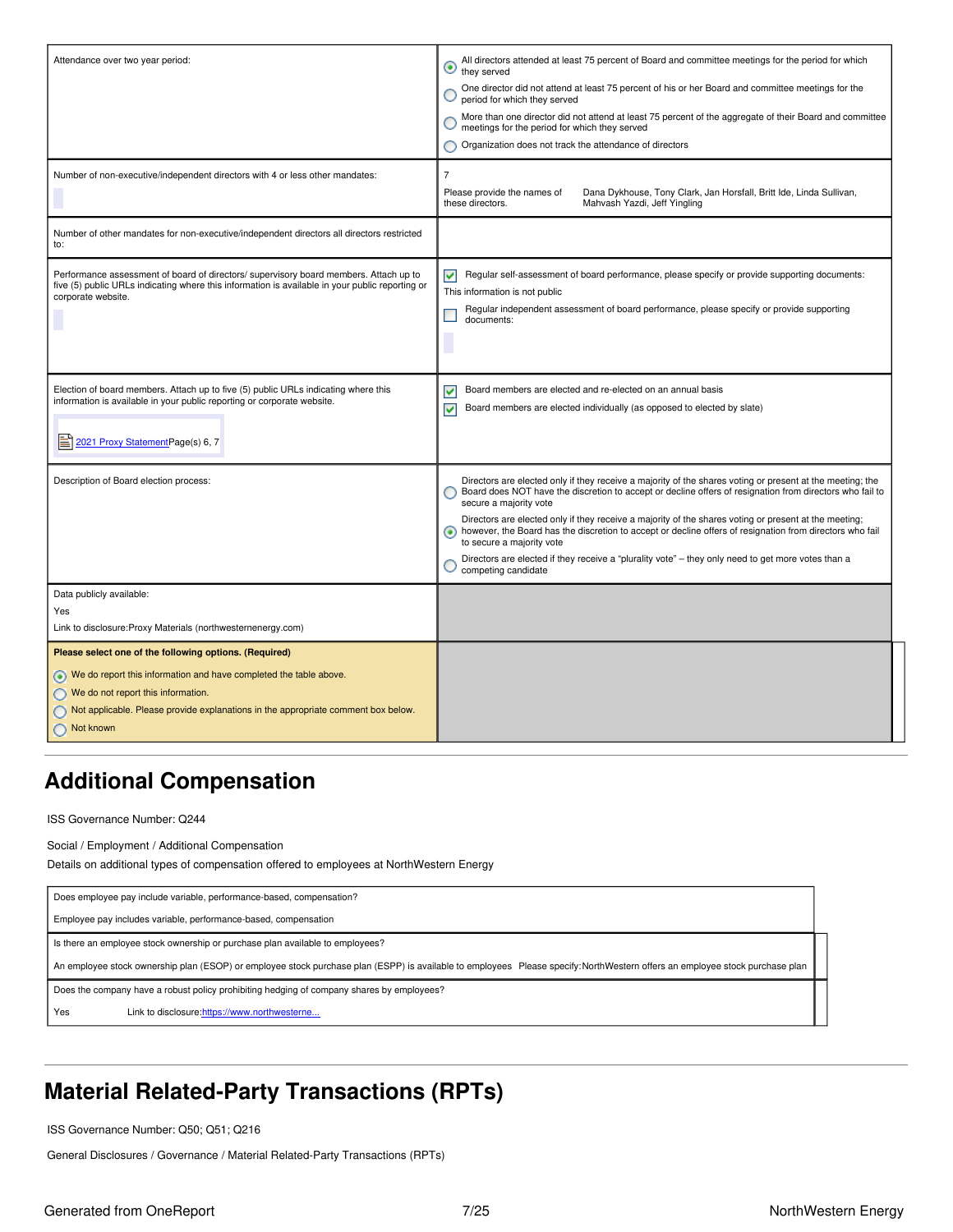| Percent of directors involved in material related-party transactions:                                                                                |  |
|------------------------------------------------------------------------------------------------------------------------------------------------------|--|
| Information on whether directors with related-party transactions sit on key board committees.                                                        |  |
| Information regarding director or CEO involvement in material related-party transactions. Attach publicly available supporting references as needed. |  |
| Information regarding related-party transactions with significant shareholders.                                                                      |  |
| <b>Additional Comments</b>                                                                                                                           |  |

Q50: 0% Q51: NA Q216: No

### <span id="page-7-0"></span>**Board Support and Responsiveness**

ISS Governance Number: Q49; Q99; Q312; Q345; Q350; Q383

General Disclosures / Governance / Board Support and Responsiveness

Publicly available disclosure of instances of low vote support or material governance failures at NorthWestern Energy .

Describe details of board failure to implement a shareholder resolution, response to low vote support for a management proposal, or low support or approval rate for directors. Attach public references as needed.

None

Lowest percentage of vote support received by management-nominated directors at most recent annual meeting: 83.19

Describe details of board members' service on other boards, including governance controversies and performance failures at other companies. Attach public references as needed.

Other boards our directors are members of can be found in their individual biographies in the proxy on pages 50-53. There are no known governance controversies or performance failures at other companies.

Additional Comments

Q49: None Q99: NA Q312: None Q345: No Q350: NA Q383: 83.19%

References:

2021 Proxy [Statement](https://www.northwesternenergy.com/docs/default-source/documents/proxy/2021-Proxy-Statement-Final.pdf) Page(s) 50-53

### <span id="page-7-1"></span>**Board Age/Tenure**

ISS Governance Number: Q13; Q355; Q388; Q389

General Disclosures / Governance / Board Age/Tenure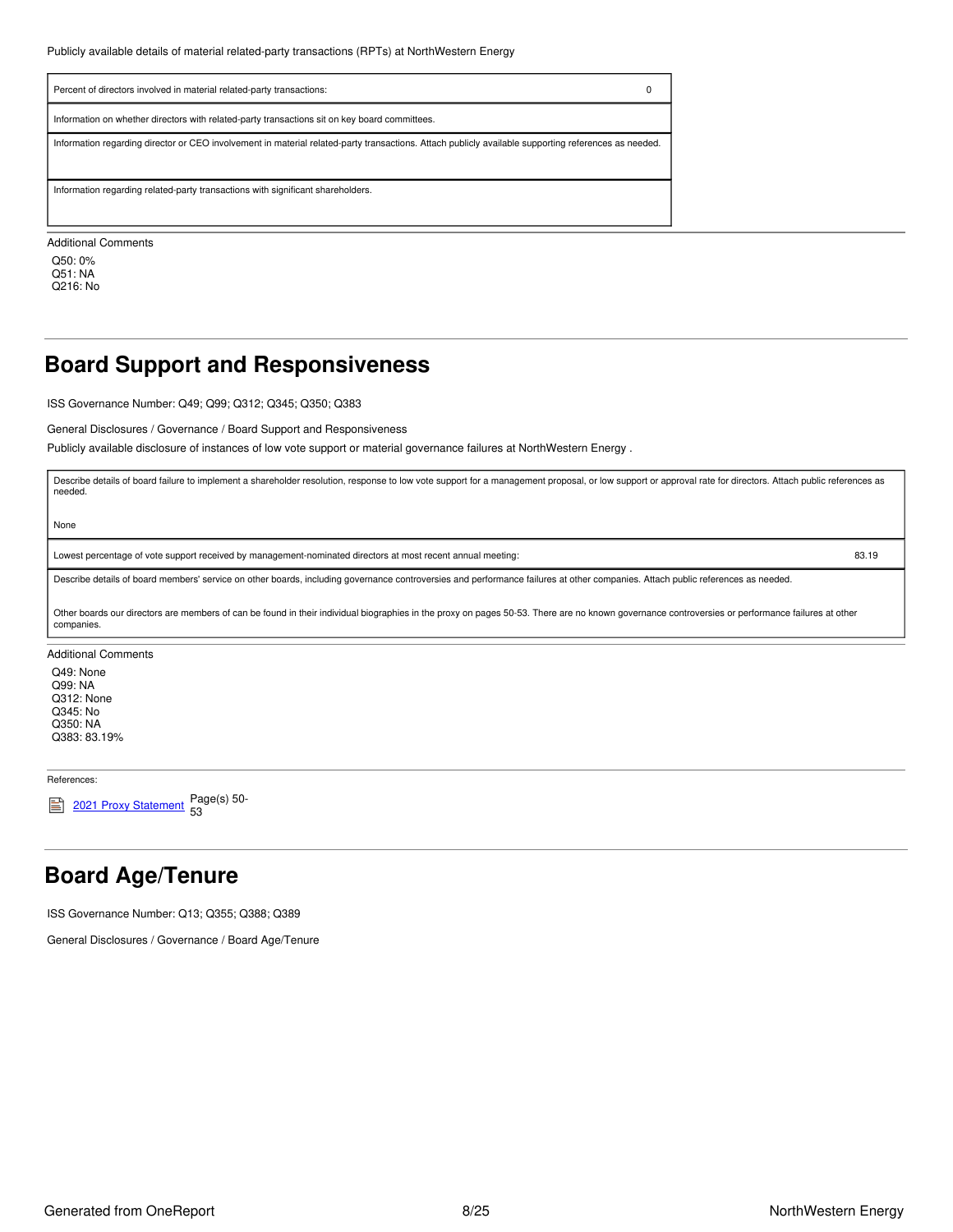Age and tenure information on the Board of Directors

| Board Age Limit:                                                                                                               | <b>NA</b> |
|--------------------------------------------------------------------------------------------------------------------------------|-----------|
| Average Age:                                                                                                                   | 59.25     |
| We use the following tenure limiting mechanisms to control which independent directors are on the board:<br><b>Term limits</b> |           |
| How many directors have been on your company's Board for more than 17 years?<br>None                                           |           |
| Data publicly available:<br>Yes<br>Link to disclosure:https://northwesternenerg                                                |           |

# <span id="page-8-0"></span>**C-suite Level Diversity**

ISS Governance Number: Q387

General Disclosures / Governance / C-suite Level Diversity

Details on the number of C-suite level employees at NorthWestern Energy and the diversity among the C-suite or executive leadership.

| Total number of C-suite level employees in your company:                                                                                                                                   |  |
|--------------------------------------------------------------------------------------------------------------------------------------------------------------------------------------------|--|
| Number of C-suite level employees in your company that are women:                                                                                                                          |  |
| Explain any diversity, as your company defines it, among the C-suite or executive leadership level (i.e., CEO or President and his or her direct reports, excluding administrative staff): |  |
|                                                                                                                                                                                            |  |
| Additional Occasionals                                                                                                                                                                     |  |

Additional Comments

Q387: 2 women were NEOs in 2020

# <span id="page-8-1"></span>**Diversity of Governance Bodies and Employees GRI 405-1**

ISS Governance Number: Q390

Social / Diversity and Equal Opportunity / Diversity of Governance Bodies and Employees GRI 405-1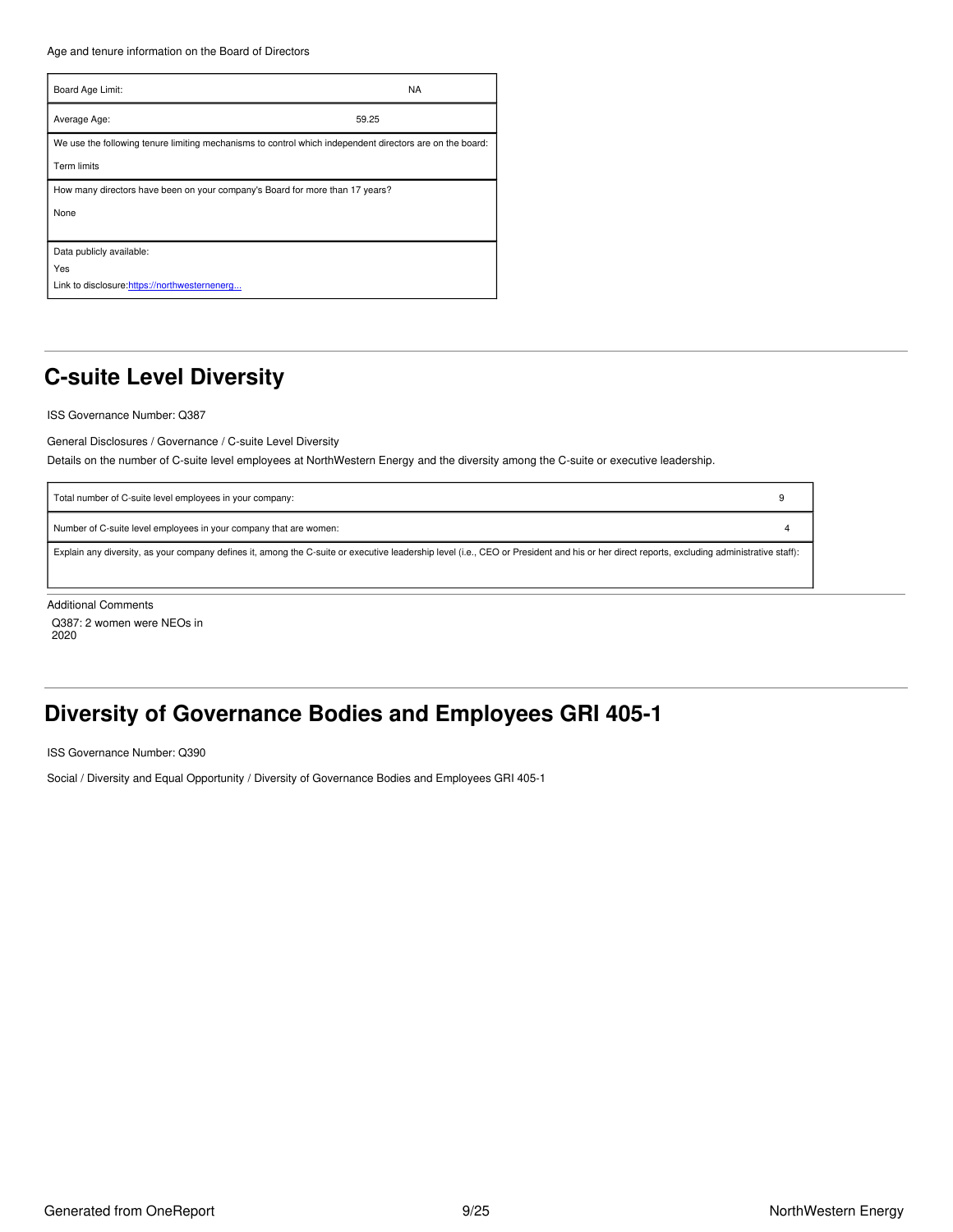Composition of governance bodies and breakdown of employees per employee category according to gender, age group, and other indicators of diversity.

|                                                     | Male             |                      |             | Female           |                      |             | Minority or<br>Vulnerable Group |                      |             | Age<br>groups     |                        |                  |
|-----------------------------------------------------|------------------|----------------------|-------------|------------------|----------------------|-------------|---------------------------------|----------------------|-------------|-------------------|------------------------|------------------|
|                                                     | Number           | %                    |             | <b>Number</b>    | %                    |             | Number                          | %                    |             | % < 30<br>yrs old | $% 30 - 50$<br>yrs old | % >50<br>yrs old |
| Governance body (e.g., board)<br>members            | 5                | 62.5                 |             | 3                | 37.5                 |             |                                 | 12.5                 |             | 0                 | 25                     | 75               |
|                                                     |                  |                      |             |                  |                      |             |                                 |                      |             |                   |                        |                  |
|                                                     | Male             |                      |             | Female           |                      |             | <b>Minority Groups</b>          |                      |             | Age<br>groups     |                        |                  |
| Employees by job category (per<br>company breakout) | Global<br>number | % in home<br>country | Global<br>% | Global<br>number | % in home<br>country | Global<br>% | Global number                   | % in home<br>country | Global<br>% | % < 30<br>yrs old | % 30-50<br>yrs old     | % >50<br>yrs old |
| Total                                               | 1118             |                      | 73          | 421              |                      | 27          | 47                              |                      | 3.1         | 11                | 50                     | 49               |
| Managers                                            | 164              | 100                  | 74          | 57               | 100                  | 26          | 5                               | 100                  | 2.25        | 1.4               | 52.5                   | 46.1             |
| 45<br>Employee Average Age:                         |                  |                      |             |                  |                      |             |                                 |                      |             |                   |                        |                  |
| Data publicly available:<br>Yes                     |                  |                      |             |                  |                      |             |                                 |                      |             |                   |                        |                  |

### **Reason for Omission:**

Not Applicable

Why considered not applicable:

All information requested has been provided, no information has been omitted.

Additional Comments

**Q390:** Does the board exhibit ethnic or racial diversity? A: Yes, the board has one director of Middle Eastern descent.

References:

2021 Proxy [Statement](https://www.northwesternenergy.com/docs/default-source/documents/proxy/2021-Proxy-Statement-Final.pdf) Page(s) 49

## <span id="page-9-0"></span>**Use of Equity**

ISS Governance Number: Q129; Q130; Q138; Q139; Q238; Q239; Q240

General Disclosures / Governance / Use of Equity

Publicly available information regarding NorthWestern Energy 's active equity plans.

|    | Select all applicable features of the company's active equity plans and provide publicly available references in supporting information: |
|----|------------------------------------------------------------------------------------------------------------------------------------------|
| M  | Active equity plans prohibit share recycling for options/SARS                                                                            |
| M  | Active equity plans prohibit option/SAR repricing                                                                                        |
| M  | Active equity plans prohibit options or SARs cash buyouts                                                                                |
|    | Active equity plans have an evergreen provision                                                                                          |
|    | Active equity plans have liberal change-in-control vesting provisions                                                                    |
|    | In the last three years, company has repriced options or exchanged them for shares, options or cash without shareholder approval:        |
| No |                                                                                                                                          |

Additional Comments

We have no stock options outstanding.

## <span id="page-9-1"></span>**Clawback Provision for Executive Compensation**

ISS Governance Number: Q155

General Disclosures / Governance / Clawback Provision for Executive Compensation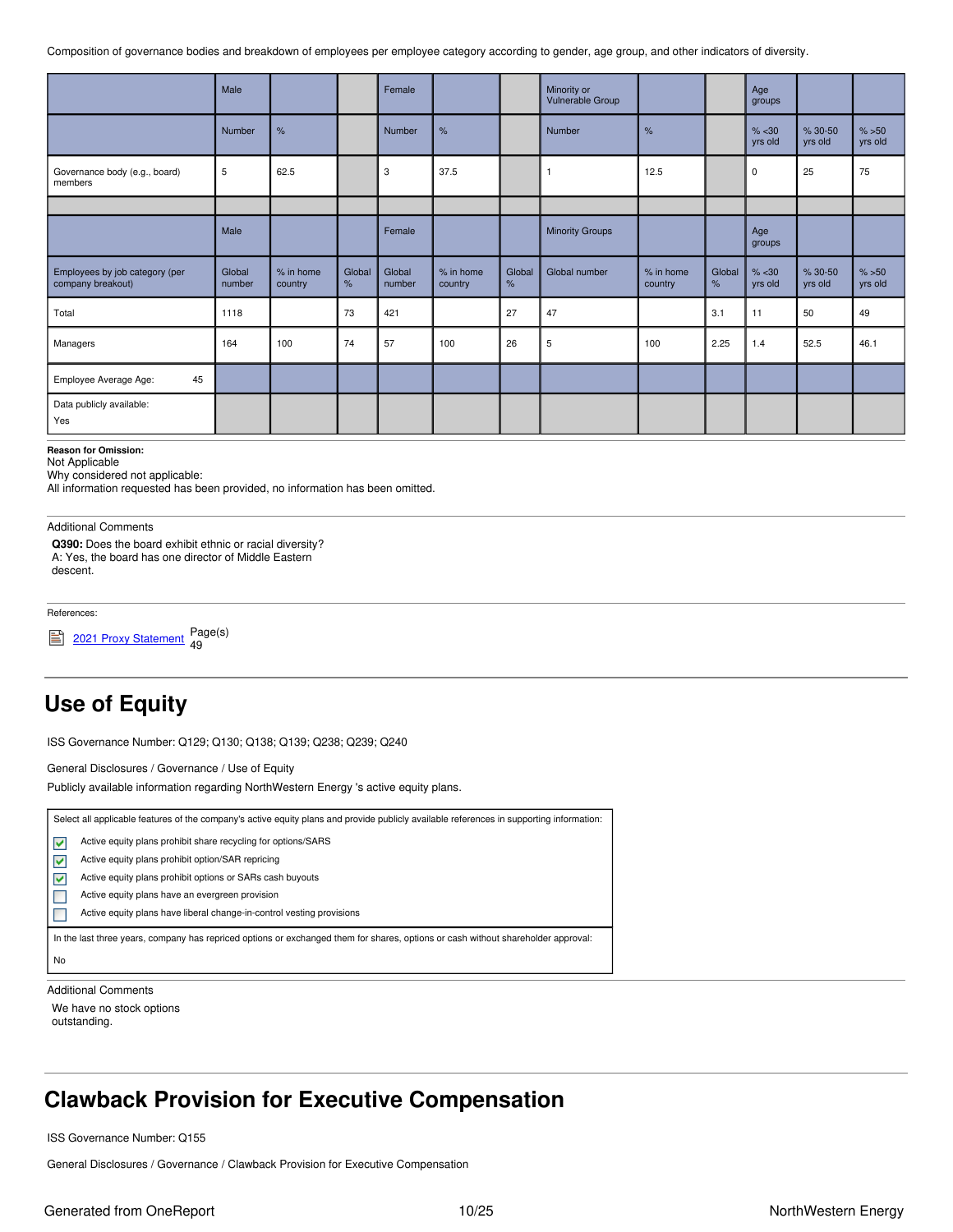Details on whether the company has any compensation clawback provisions in place as of the fiscal year end wherever available, otherwise as of the date of the latest filing.

| The Company does not currently have a clawback policy, however, any awards distributed are subject to a future clawback policy, should one be put in place.<br>Data publicly available:<br>Yes<br>Link to disclosure: https://northwesternenerg | Details on any compensation clawback provisions in place as of the fiscal year end wherever available, otherwise as of the date of the latest filing: |
|-------------------------------------------------------------------------------------------------------------------------------------------------------------------------------------------------------------------------------------------------|-------------------------------------------------------------------------------------------------------------------------------------------------------|
|                                                                                                                                                                                                                                                 |                                                                                                                                                       |
|                                                                                                                                                                                                                                                 |                                                                                                                                                       |
|                                                                                                                                                                                                                                                 |                                                                                                                                                       |

### Additional Comments

Q155, MSCI, Sustainalytics: The company does not have a clawback policy in place

### <span id="page-10-0"></span>**Vesting Years**

ISS Governance Number: Q131; Q132

General Disclosures / Governance / Vesting Years

The minimum number of years for stock grants to vest for employees of NorthWestern Energy :

| Minimum vesting periods mandated in the equity plan documents for stock options or SARs:                            |  |
|---------------------------------------------------------------------------------------------------------------------|--|
| Minimum vesting periods mandated in the equity plan documents for restricted stock:                                 |  |
| [Non-US companies only] Minimum vesting periods mandated in the equity plan for executives' other long-term plan: 0 |  |

### <span id="page-10-1"></span>**Stock Ownership**

ISS Governance Number: Q134; Q135; Q143; Q144; Q243

General Disclosures / Governance / Stock Ownership

Publicly available information regarding stock options and ownership for executives and directors at NorthWestern Energy .

| Describe holding or retention period for stock options as well as for restricted shares/stock awards for executives: |     |
|----------------------------------------------------------------------------------------------------------------------|-----|
| The Company does not grant stock options.                                                                            |     |
| Directors are subject to stock ownership quidelines:                                                                 |     |
| Yes<br>Link to disclosure:https://www.northwesterne                                                                  |     |
| What are the pricing conditions for stock options granted to executives?                                             |     |
|                                                                                                                      |     |
| Proportion of directors with more than one year of service who own stock:                                            | 100 |
| Information regarding pledging of company shares by any executive or director                                        |     |
| We are aware of no pledging of company shares. Our insider trading policy prohibits pledging of company shares.      |     |

### Additional Comments

Q134/135: There is an expected stock ownership level for executives based on position that must be maintained while in that position at the

Company. Q143: Yes. Directors are subject to stock ownership guidelines.

Q144: 100% of directors own stock

Q243: No

References:

Corporate [Governance](https://www.northwesternenergy.com/docs/default-source/default-document-library/about-us/investors/governance/corporate-governance-guidelines-2020-10-01.pdf?sfvrsn=5fc87b78_9) 菖 **Guidelines** 

2021 Proxy [Statement](https://www.northwesternenergy.com/docs/default-source/documents/proxy/2021-Proxy-Statement-Final.pdf)

Page(s) 6 Page(s) 63

## <span id="page-10-2"></span>**Management Ownership Requirements**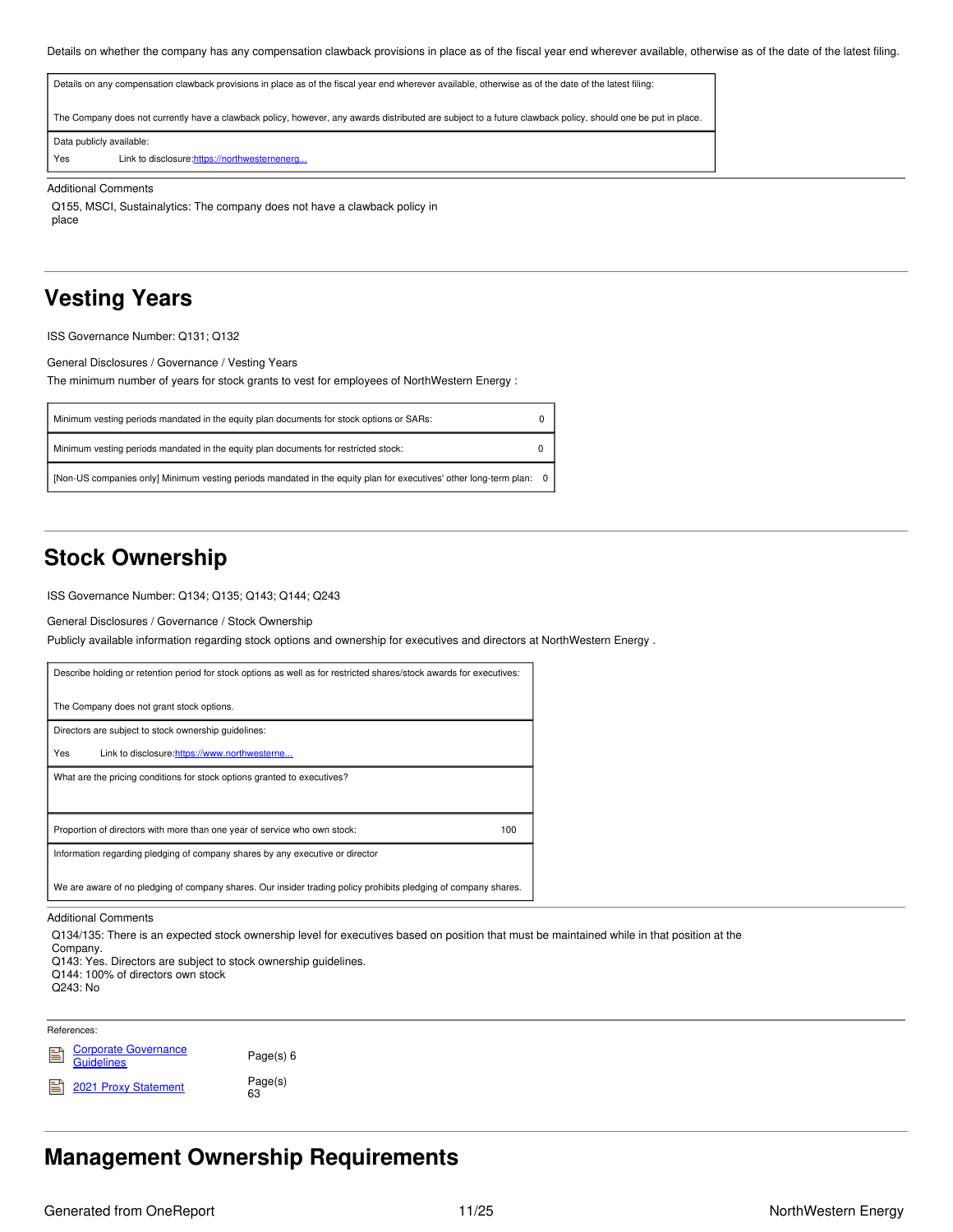### ISS Governance Number: Q145

### General Disclosures / Governance / Management Ownership Requirements

Details on specific stock ownership requirements for the CEO and other executives at NorthWestern Energy .

| Attach up to five (5) public URLs indicating where this information is available in your public reporting or corporate website.<br>E<br>2021 Proxy Statement<br>Page(s) 63<br>E<br>Corporate Governance GuidelinesPage(s) 5                                                                                                                        |         |  |
|----------------------------------------------------------------------------------------------------------------------------------------------------------------------------------------------------------------------------------------------------------------------------------------------------------------------------------------------------|---------|--|
| CEO has to build up a share ownership that is X times the annual base salary:<br>⊽                                                                                                                                                                                                                                                                 | 6       |  |
| Other executive managers (other than the CEO) have to build up a share ownership that is X times the annual base<br>V<br>salary:                                                                                                                                                                                                                   | 4,3,3,2 |  |
| Please select one of the following options. (Required)<br>Yes, there are specific requirements in place. We have completed the table above.<br>$\circledcirc$<br>No, there are no share ownership requirements.<br>$\circ$<br>Not applicable. Please provide explanations in the appropriate comment box below.<br>$\circ$<br>$\circ$<br>Not known |         |  |
| <b>Additional Comments</b><br>Q145: 6x the CEO salary is the stock ownership requirement<br>CEO: 6x salary<br>VP & CFO: 4x salary<br>VP & General Counsel: 3x salary<br>VP - Distribution: 3x salary<br>Other VPs: 2x salary<br>Chief Audit and Compliance Officer: 1x salary                                                                      |         |  |
| References:                                                                                                                                                                                                                                                                                                                                        |         |  |
| Page(s)<br>Ë<br>2021 Proxy Statement<br>63                                                                                                                                                                                                                                                                                                         |         |  |

Corporate [Governance](https://www.northwesternenergy.com/docs/default-source/default-document-library/about-us/investors/governance/corporate-governance-guidelines-2020-10-01.pdf?sfvrsn=5fc87b78_9) Guidelines

Page(s) 5

## <span id="page-11-0"></span>**Compensation Report**

ISS Governance Number: Q113; Q156; Q228; Q229; Q232; Q237; Q315; Q329; Q353

General Disclosures / Governance / Compensation Report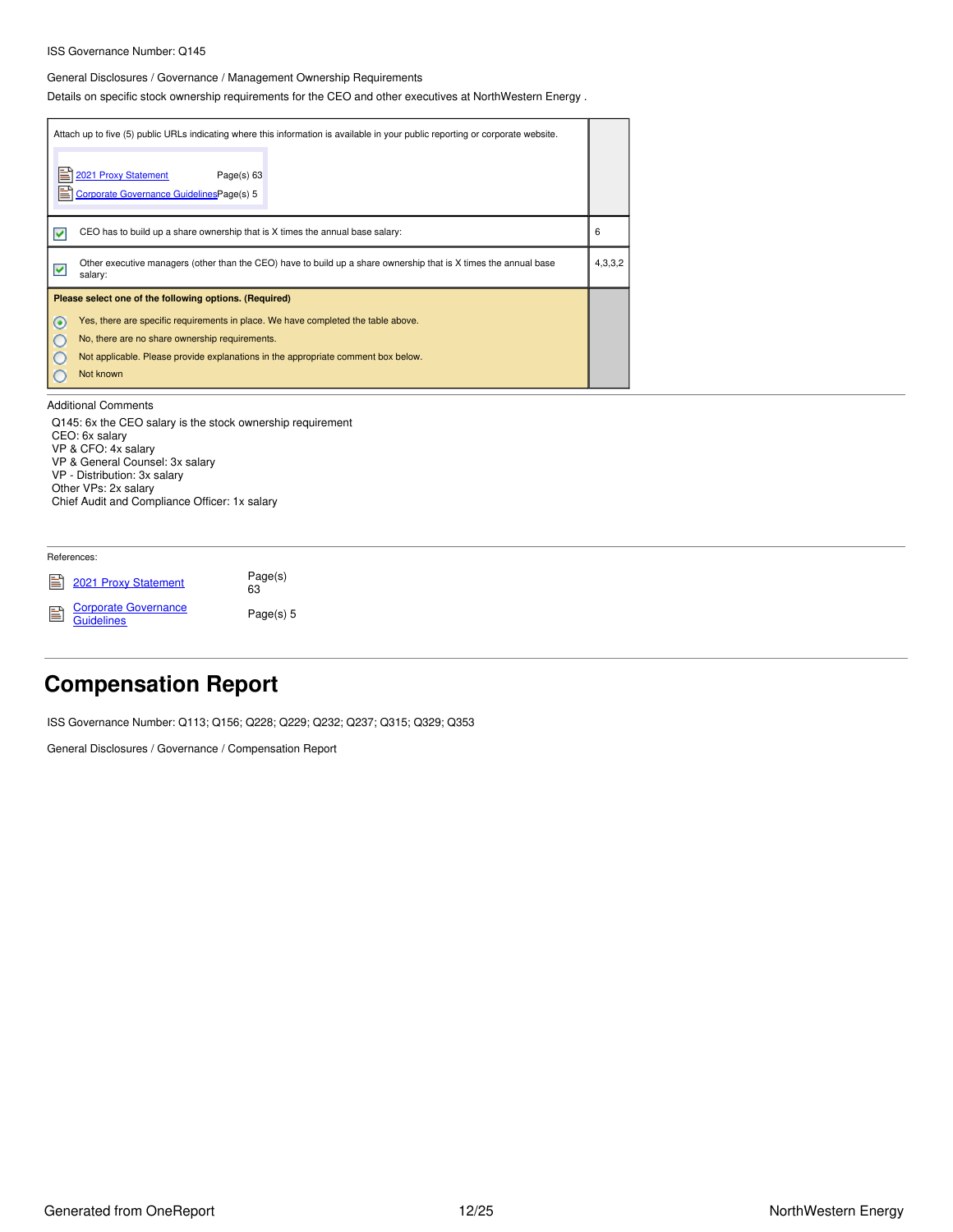### Details on transparency of senior management remuneration at NorthWestern Energy .

| Company communicates the remuneration/compensation of its board of directors/supervisory board members and other highest paid directors/senior executives (e.g. CEO) externally: |         |
|----------------------------------------------------------------------------------------------------------------------------------------------------------------------------------|---------|
| Yes, on individual level for each board member and CEO and additional highest paid senior executives                                                                             |         |
| https://northwesternenera                                                                                                                                                        |         |
| Executive officers eligible for multi-year guaranteed bonuses<br>None                                                                                                            |         |
| NEOs paid a guaranteed bonus in the most recent fiscal year or guaranteed a bonus in the future<br>None                                                                          |         |
| What is the aggregate level of stock ownership of the officers and directors as a percentage of shares outstanding?                                                              |         |
| Is there a cap on the CEO's annual bonus?                                                                                                                                        |         |
| Is there a cap on executives', excluding the CEO, annual bonus?                                                                                                                  |         |
| What percentage of the annual bonus for the CEO is or can be deferred?                                                                                                           |         |
| What percentage of the annual bonus for executives, excluding the CEO, is or can be deferred?                                                                                    |         |
| Ratio of CEO's non-performance-based compensation to base salary:                                                                                                                |         |
| Ratio of CEO's total compensation to the next highest paid executive:                                                                                                            | 2.37    |
| Size of the CEO's 1-year pay as a multiple of the median pay for the company's peers (MOM):                                                                                      | .72     |
| Degree of alignment between the company's TSR and change in CEO pay over the past five years (PTA):                                                                              | Unknown |
| Average outside directors' total compensation as a multiple of the peer median:                                                                                                  | Unknown |
| Degree of alignment between the company's annualized 3-year pay percentile rank, relative to peers, and its 3-year annualized TSR rank, relative to peers (RDA):                 | 26.67   |
| Company employs at least one metric that compares its performance to a benchmark or peer group (relative performance)<br>M                                                       |         |

# <span id="page-12-0"></span>**Compensation Linkage**

ISS Governance Number: Q246; Q394; Q395

General Disclosures / Governance / Compensation Linkage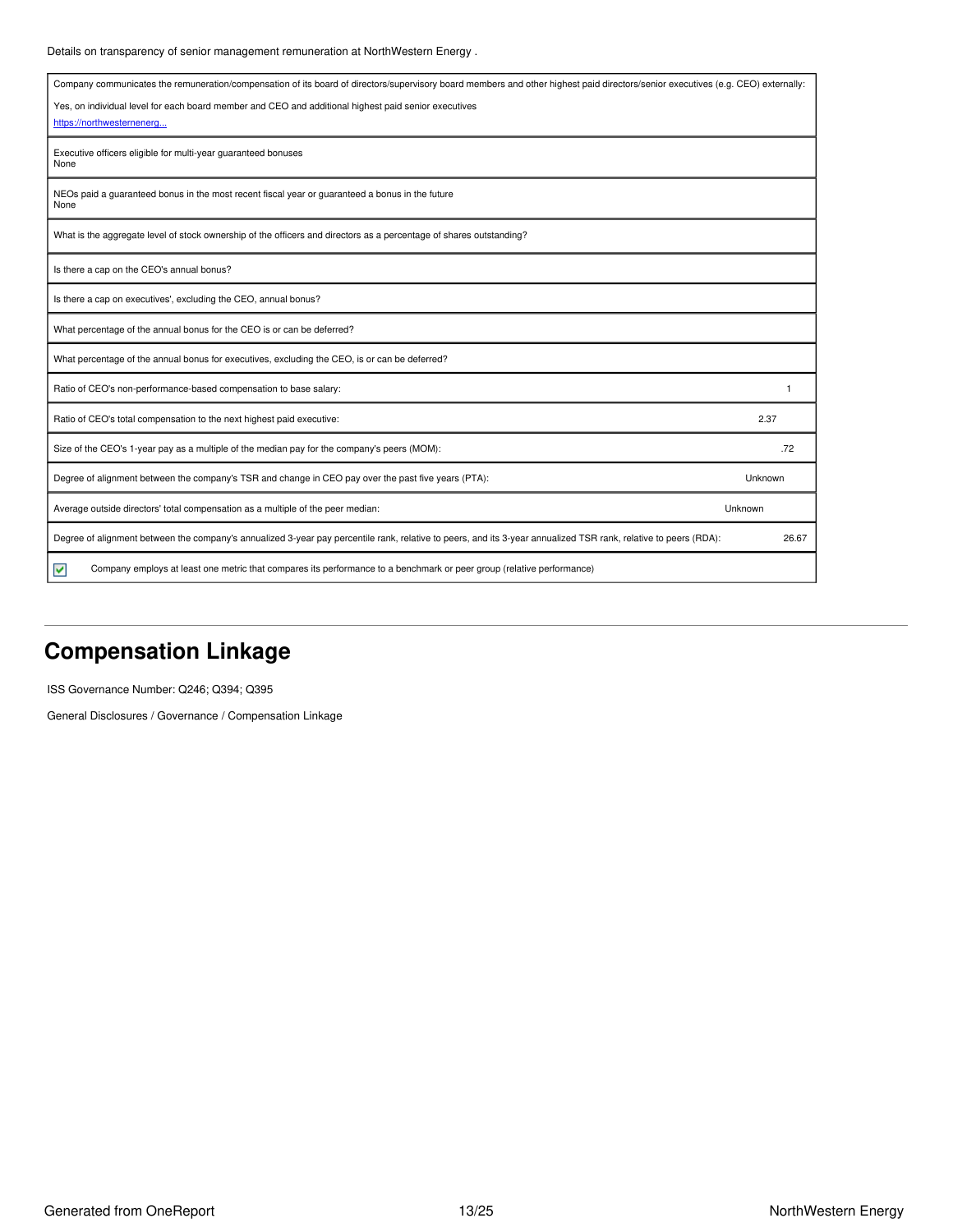Linkage between compensation for members of the highest governance body, senior managers, and executives (including departure arrangements), and the organization's performance (including social and environmental performance).

|                                                                                                                                                        | Financial                          | Environmental | Social                        | Corporate<br>Governance |
|--------------------------------------------------------------------------------------------------------------------------------------------------------|------------------------------------|---------------|-------------------------------|-------------------------|
| Senior management compensation                                                                                                                         | $\overline{\mathbf{v}}$<br>linkage | linkage       | $\sqrt{\phantom{a}}$ linkage  | linkage                 |
| Executive compensation                                                                                                                                 | $\blacktriangledown$<br>linkage    | linkage       | $\blacktriangleright$ linkage | linkage                 |
| Board member compensation                                                                                                                              | linkage                            | linkage       | linkage                       | linkage                 |
| Data publicly available:                                                                                                                               |                                    |               |                               |                         |
| Yes                                                                                                                                                    |                                    |               |                               |                         |
| Link to disclosure: Proxy Materials (northwesternenergy.com                                                                                            |                                    |               |                               |                         |
| Please explain policies and programs related to compensation linkage and upload relevant documents:                                                    |                                    |               |                               |                         |
| Please explain the level of disclosure on E&S performance measures for the short-term incentive plan for executives:                                   |                                    |               |                               |                         |
| Please explain the level of disclosure on E&S performance measures for any long-term incentive plan for executives granted in the last<br>fiscal year: |                                    |               |                               |                         |
| Please explain the performance period for the latest active long-term incentive plan or the proposed plan for executives:                              |                                    |               |                               |                         |

#### Additional Comments

RID 291: NA RID 293: NA RID 289: NA RID 286: Yes RID 303: NA Q246: Performance measures can be found in the proxy statement - the link is included Q394: NA Q395:NA

References:

2021 Proxy [Statement](https://www.northwesternenergy.com/docs/default-source/documents/proxy/2021-Proxy-Statement-Final.pdf) <sub>25</sub><br>2021 Proxy Statement <sub>25</sub> 35

## <span id="page-13-0"></span>**Diversity and Inclusion Performance Measures**

ISS Governance Number: Q398

Social / Diversity and Equal Opportunity / Diversity and Inclusion Performance Measures

Seeks the level of disclosure on diversity and inclusion performance measures for the short-term or any long-term incentive plan for executives.

Provide details on the level of disclosure on diversity and inclusion performance measures for any short-term incentive plan for executives:

Provide details on the level of disclosure on diversity and inclusion performance measures for any long-term incentive plan for executives:

## <span id="page-13-1"></span>**Golden Parachute Agreements**

ISS Governance Number: Q148; Q153; Q161; Q162; Q247

General Disclosures / Governance / Golden Parachute Agreements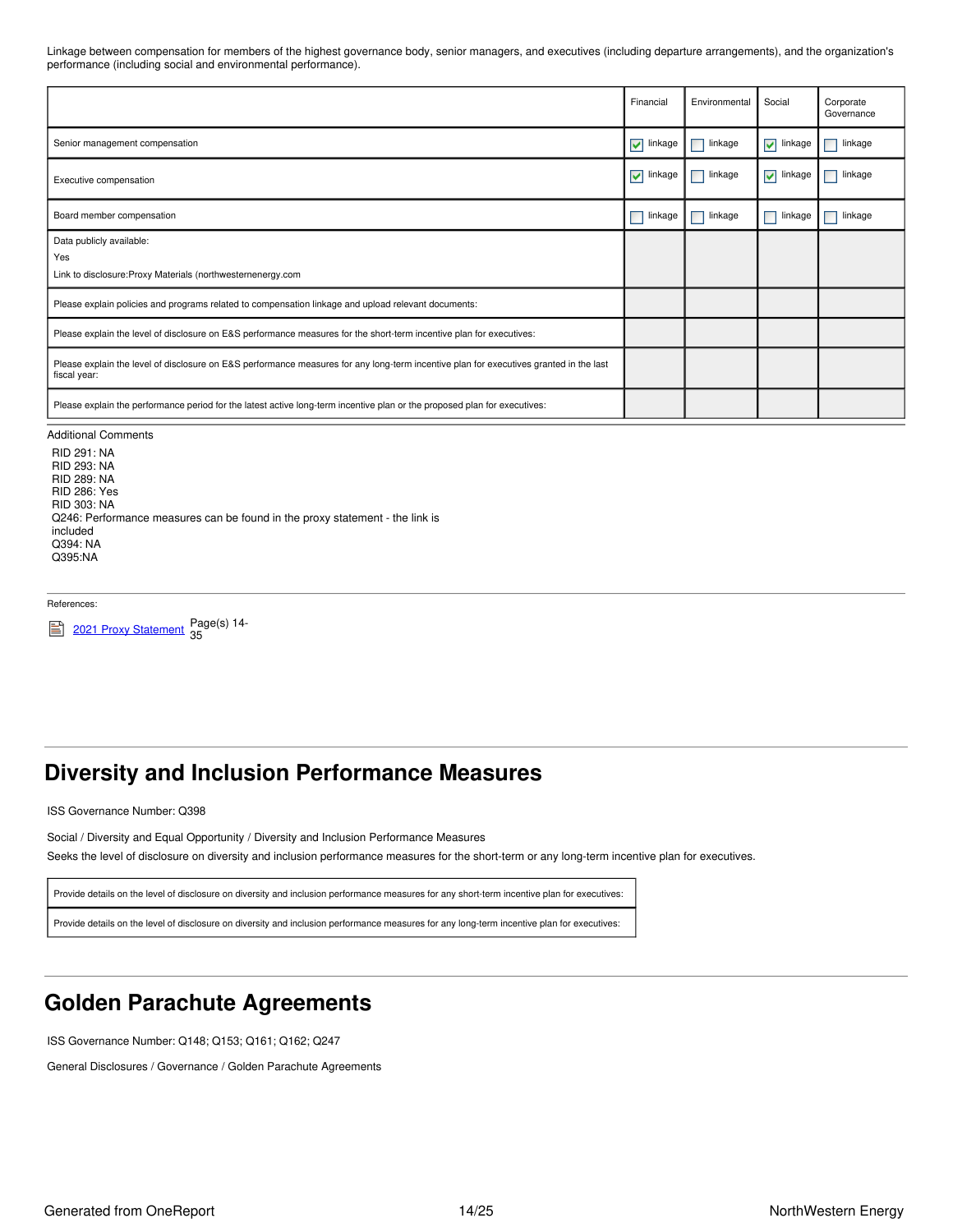Details on whether NorthWestern Energy has any change of control benefits/severance benefits/golden parachute agreements in place for any of its executives, as of the fiscal year end wherever available, otherwise as of the date of the latest filing.

| Details of any Change-of-Control or Severance Benefits/Golden Parachute Agreements<br>NorthWestern does not (a) have any change-in-control agreements, golden parachute agreements, or severance agreements and (b) provide excise tax gross-ups for change-in-control payments (2021<br>Proxy Statement p. 16). NorthWestern's equity compensation plan provides Board discretion to accelerate the vesting of awards or provide cash or other consideration in exchange for the satisfaction and<br>cancellation of outstanding awards (2021 Proxy Statement, p. 92). NorthWestern has a Key Employee Severance Plan (2021 Proxy Statement, p. 42) which does not provide for change-in-control payments,<br>but does provide severance benefits upon an involuntary termination without cause. Those severance benefits include 2x base pay plus 2x targeted annual cash incentive plus the interrupted annual bonus<br>prorated to end of month of separation of service based on actual performance, along with COBRA premiums for 24 months and outplacement services for 12 months. |
|--------------------------------------------------------------------------------------------------------------------------------------------------------------------------------------------------------------------------------------------------------------------------------------------------------------------------------------------------------------------------------------------------------------------------------------------------------------------------------------------------------------------------------------------------------------------------------------------------------------------------------------------------------------------------------------------------------------------------------------------------------------------------------------------------------------------------------------------------------------------------------------------------------------------------------------------------------------------------------------------------------------------------------------------------------------------------------------------|
| Data publicly available:                                                                                                                                                                                                                                                                                                                                                                                                                                                                                                                                                                                                                                                                                                                                                                                                                                                                                                                                                                                                                                                                   |
| Yes                                                                                                                                                                                                                                                                                                                                                                                                                                                                                                                                                                                                                                                                                                                                                                                                                                                                                                                                                                                                                                                                                        |

Link to disclosure: https://www.sec.gov/Archi...

References:

 $2021$  Proxy [Statement](https://www.northwesternenergy.com/docs/default-source/documents/proxy/2021-Proxy-Statement-Final.pdf)  $_{92}^{2021}$ 92

## <span id="page-14-0"></span>**Remuneration Policies GRI 102-35**

ISS Governance Number: Q300; Q301

General Disclosures / Governance / Remuneration Policies GRI 102-35

Remuneration policies for the highest governance body and senior executives by type of remuneration.

| <b>REMUNERATION TYPE</b>                                                                                                                             | <b>DETAILS</b>                                                                                                                                                                                                                                                                                                                                                                                                                                                                                                                                                 |
|------------------------------------------------------------------------------------------------------------------------------------------------------|----------------------------------------------------------------------------------------------------------------------------------------------------------------------------------------------------------------------------------------------------------------------------------------------------------------------------------------------------------------------------------------------------------------------------------------------------------------------------------------------------------------------------------------------------------------|
| Fixed pay and variable pay:                                                                                                                          |                                                                                                                                                                                                                                                                                                                                                                                                                                                                                                                                                                |
| Performance-based pay<br>M<br>Equity-based pay<br>⊽<br><b>Bonuses</b><br>▿<br>Deferred or vested shares                                              | Pay components for executives include: Base Salary, Annual Cash Incentive (performance metrics include: financial, safety, reliability and customer satisfaction),<br>Performance Unit Awards under the Long-Term Incentive Program (LTIP) (performance units based on company financial performance), and Restricted Share<br>Grants under the Executive Retirement/Retention Program (ERRP) ((share grants based on company performance)                                                                                                                     |
| Sign-on bonuses or recruitment<br>incentive payments                                                                                                 |                                                                                                                                                                                                                                                                                                                                                                                                                                                                                                                                                                |
| Termination payments                                                                                                                                 |                                                                                                                                                                                                                                                                                                                                                                                                                                                                                                                                                                |
| Clawbacks                                                                                                                                            |                                                                                                                                                                                                                                                                                                                                                                                                                                                                                                                                                                |
| Retirement benefits<br>$\overline{\mathbf{v}}$                                                                                                       | The company closed its pension plans to new participants in 2008. As a result, all but one of our executives participate in our pension plan. The company does<br>not maintain a non-performance-based supplemental retirement plan for executives; however we do provide a performance-based executive retention and<br>retirement program, which provides annual performance-based equity grants to executives that vest over a five year period, and if vested, are available to<br>executives only following a separation from service (i.e., retirement). |
|                                                                                                                                                      |                                                                                                                                                                                                                                                                                                                                                                                                                                                                                                                                                                |
| How performance criteria in the<br>remuneration policy relate to the CEO<br>and senior executives' economic.<br>environmental and social objectives: |                                                                                                                                                                                                                                                                                                                                                                                                                                                                                                                                                                |

References:

2021 Proxy [Statement](https://www.northwesternenergy.com/docs/default-source/documents/proxy/2021-Proxy-Statement-Final.pdf) Page(s) 14-36

## <span id="page-14-1"></span>**Say On Pay Provision**

ISS Governance Number: Q328; Q385

General Disclosures / Governance / Say On Pay Provision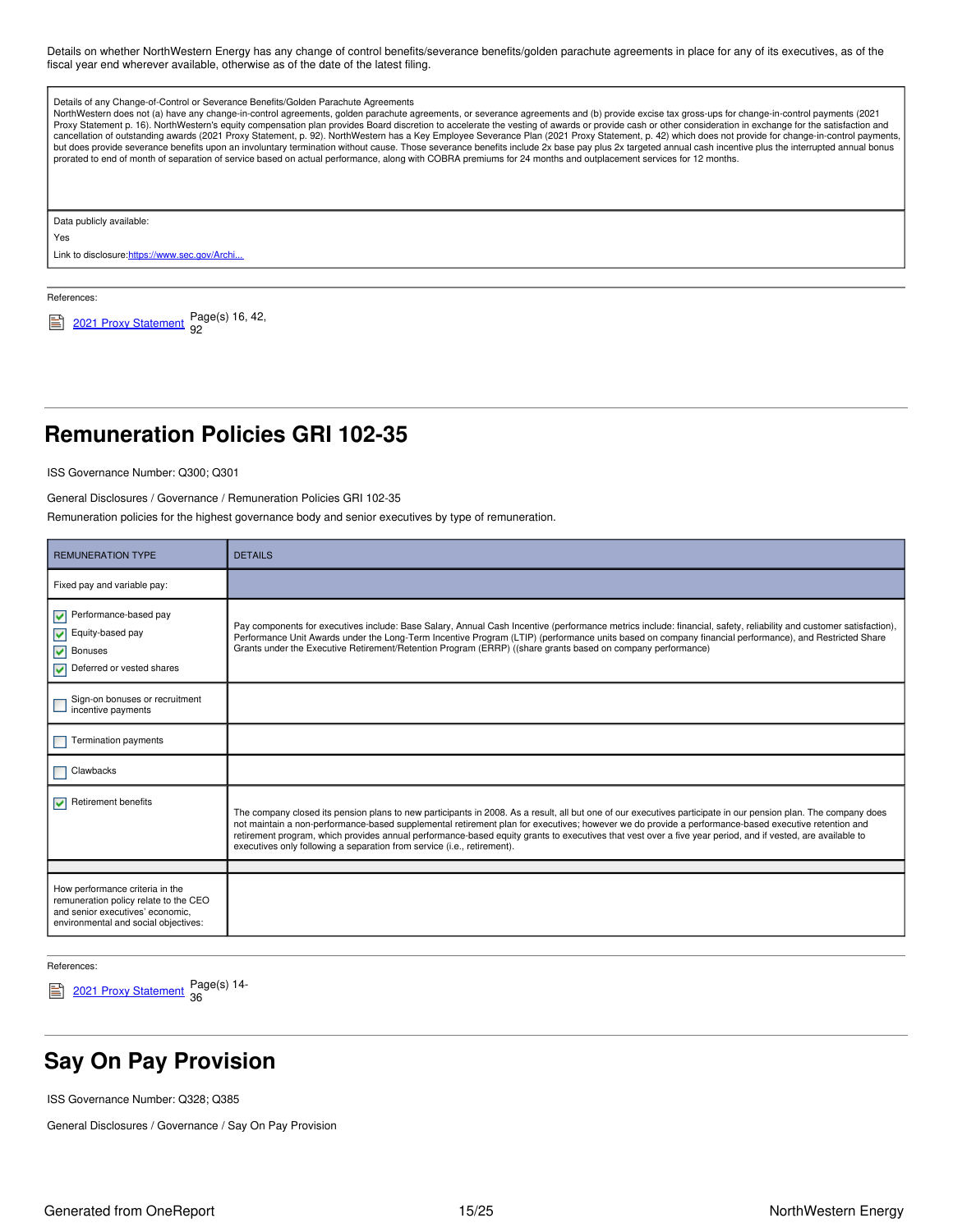| Company has a say on pay provision Frequency of Say on Pay votes as ratified by shareholders in years as of the date of the last filing: Annually |            |  |  |  |
|---------------------------------------------------------------------------------------------------------------------------------------------------|------------|--|--|--|
| Data publicly available:                                                                                                                          |            |  |  |  |
| Yes                                                                                                                                               |            |  |  |  |
| Link to disclosure:https://northwesternenerg                                                                                                      |            |  |  |  |
| If relevant, vote record of Say on Pay provision at most recent shareholder meeting.                                                              |            |  |  |  |
| Votes For                                                                                                                                         | 45,660,562 |  |  |  |
| <b>Votes Against</b>                                                                                                                              | 622.452    |  |  |  |

# <span id="page-15-0"></span>**Special Grants**

ISS Governance Number: Q399; Q400

General Disclosures / Governance / Special Grants

Seeks information on special grants to executives and/or CEO outside the scope of the compensation plan.

```
Provide details about special grants to executives (excluding the CEO) in the most recent fiscal year:
NorthWestern did not provide special grants to executives in the most recent fiscal year.
```
Percentage of the CEO's total compensation that was due to special grants in the most recent fiscal year: 0

## <span id="page-15-1"></span>**Shareholder Votes**

ISS Governance Number: Q54; Q56; Q290

General Disclosures / Governance / Shareholder Votes

Information on voting shares for NorthWestern Energy and if classes of stock have equal voting rights (i.e., is one share entitled to one vote) follows.

| Company has a dual or multiple class(es) of shares with unequal/restricted voting rights | No Explain: We do not have dual or multiple classes of shares. |
|------------------------------------------------------------------------------------------|----------------------------------------------------------------|
| Company classes of stock have equal voting rights                                        | Yes<br>Explain: We only have one class of stock                |
| Controlling shareholder                                                                  | No                                                             |
| Ownership structure deviates from one share, one vote                                    | No                                                             |
| Company has failed to adopt majority voting standards                                    | No                                                             |
| Does the company make its data on voting shares and voting rights publicly available?    |                                                                |
| Yes<br>Link to disclosure:https://northwesternenerg                                      |                                                                |

## <span id="page-15-2"></span>**Shareholder Voting Rights**

ISS Governance Number: Q57; Q63

General Disclosures / Governance / Shareholder Voting Rights Details about shareholder voting rights and non-voting shares.

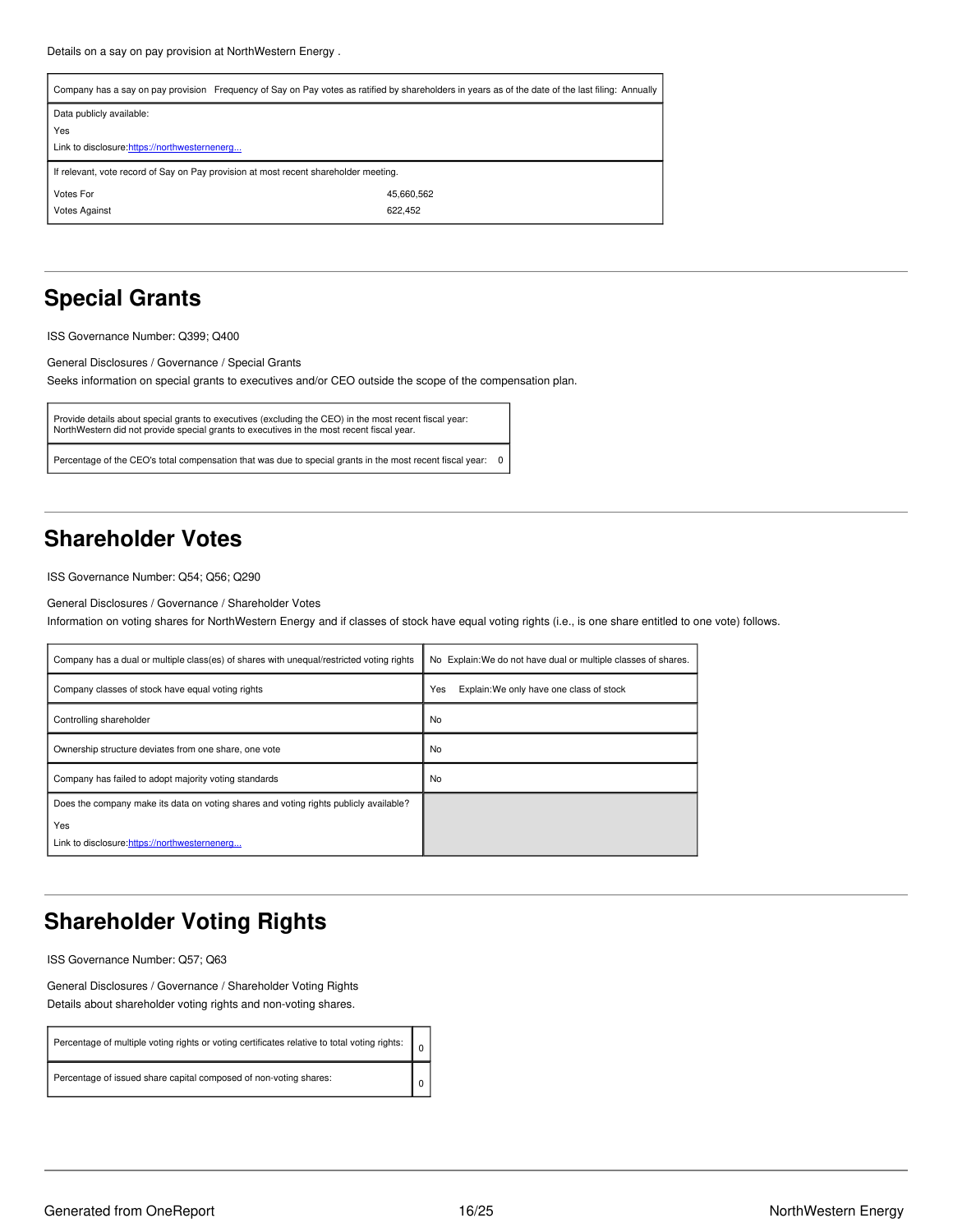# <span id="page-16-0"></span>**Blank Check**

ISS Governance Number: Q83

General Disclosures / Governance / Blank Check

Details on whether NorthWestern Energy is authorized to issue blank check preferred stock without shareholders' approval



Additional Comments

Certificate of Incorporation, Section 4.3

## <span id="page-16-1"></span>**Poison Pill Plan**

ISS Governance Number: Q78; Q79; Q80; Q82; Q91; Q220; Q222; Q223

General Disclosures / Governance / Poison Pill Plan

Details on the poison pill plan at NorthWestern Energy

| Company does not have a poison pill plan                                                                                                                                                                                                                                                                                               |  |  |
|----------------------------------------------------------------------------------------------------------------------------------------------------------------------------------------------------------------------------------------------------------------------------------------------------------------------------------------|--|--|
| Approved by shareholders<br>Poison pill plan has a (TIDE) Three-Year Independent Director Evaluation provision<br>Poison pill plan has a sunset provision<br>Poison pill is designed to preserve tax assets (NOL pill)<br>Poison pill has a modified slow-hand or dead-hand provision<br>Poison pill plan has a qualified offer clause |  |  |
| Poison pill expiration date                                                                                                                                                                                                                                                                                                            |  |  |
| Date when poison pill was implemented or renewed:                                                                                                                                                                                                                                                                                      |  |  |
| % threshold of shares outstanding for the company's poison pill to trigger:                                                                                                                                                                                                                                                            |  |  |
| Data publicly available:<br>Yes<br>Link to disclosure: https://northwesternenerg                                                                                                                                                                                                                                                       |  |  |
|                                                                                                                                                                                                                                                                                                                                        |  |  |

## <span id="page-16-2"></span>**Special Meeting**

ISS Governance Number: Q97; Q225

General Disclosures / Governance / Special Meeting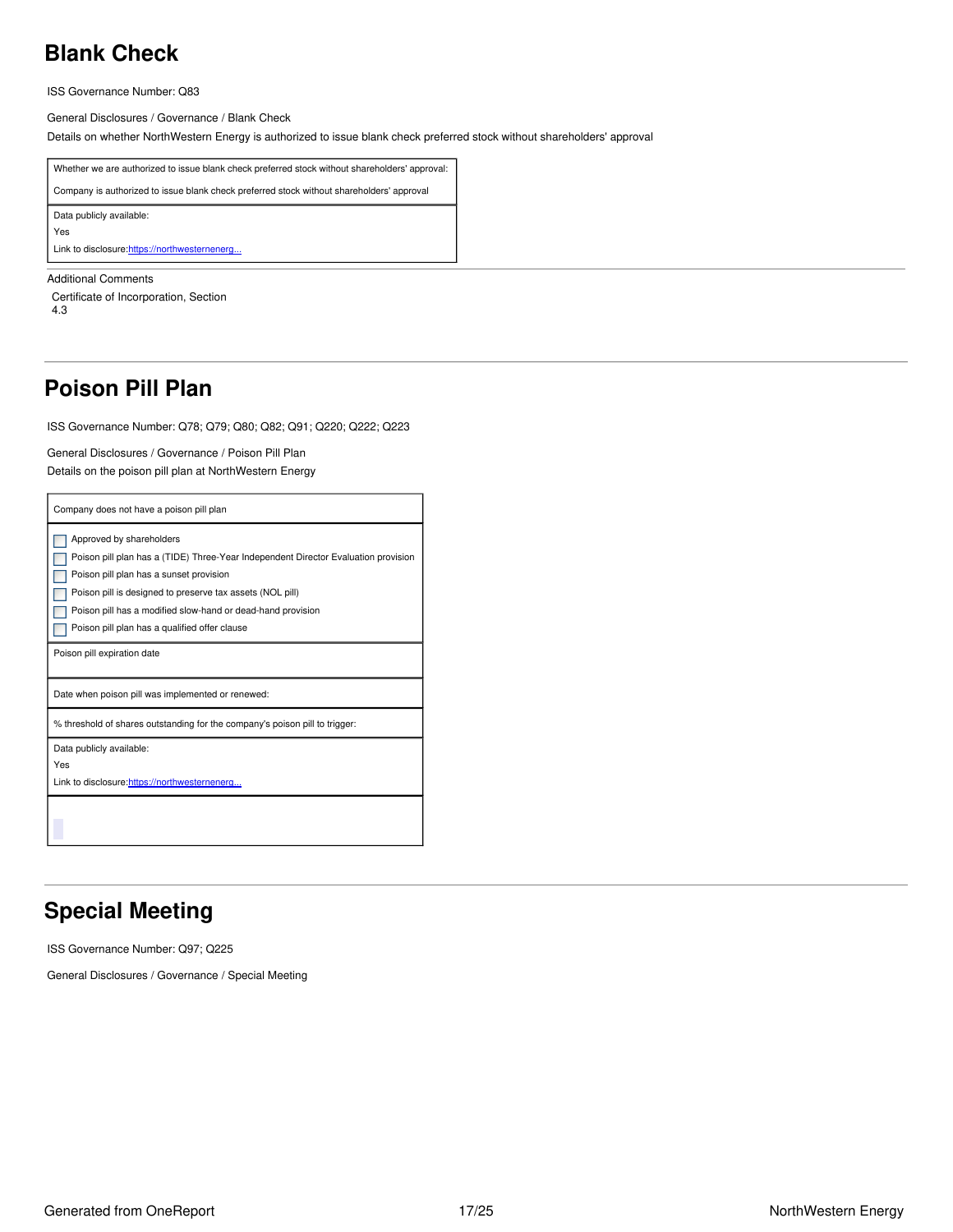| Percentage share ownership required to call a board special meeting:                                                                        | 25 |  |
|---------------------------------------------------------------------------------------------------------------------------------------------|----|--|
| Please describe any material restrictions as to timing or topics to be discussed, or ownership levels required to call the meeting:<br>None |    |  |
| Data publicly available:                                                                                                                    |    |  |
| Yes                                                                                                                                         |    |  |
| Link to disclosure: https://northwesternenerg                                                                                               |    |  |
|                                                                                                                                             |    |  |

Additional Comments Bylaws Section 2.3

## <span id="page-17-0"></span>**Shareholder Rights & Restrictions**

ISS Governance Number: Q98; Q351; Q352; Q363; Q364

#### General Disclosures / Governance / Shareholder Rights & Restrictions

Publicly available information regarding provisions or standards that enhance or restrict shareholder rights at NorthWestern Energy .

| Shareholders may act by written consent                                                                                                  |
|------------------------------------------------------------------------------------------------------------------------------------------|
| No                                                                                                                                       |
| Please indicate which of the following apply:                                                                                            |
| Company has an exclusive venue or forum provision                                                                                        |
| Board may modify company's equity structure without shareholder approval                                                                 |
| Company has a fee-shifting provision                                                                                                     |
| Company has a representative claim litigation or other significant litigation rights                                                     |
| Has the company entered into a private placement in the past year without an accompanying share purchase plan (SPP)?                     |
| What is the dilution limit of the general mandate to issue shares?<br>What is the discount limit of the general mandate to issue shares? |

## <span id="page-17-1"></span>**Shareholder Meeting & Voting**

ISS Governance Number: Q52; Q55; Q89; Q90; Q224; Q384; Q391; Q392; Q393

General Disclosures / Governance / Shareholder Meeting & Voting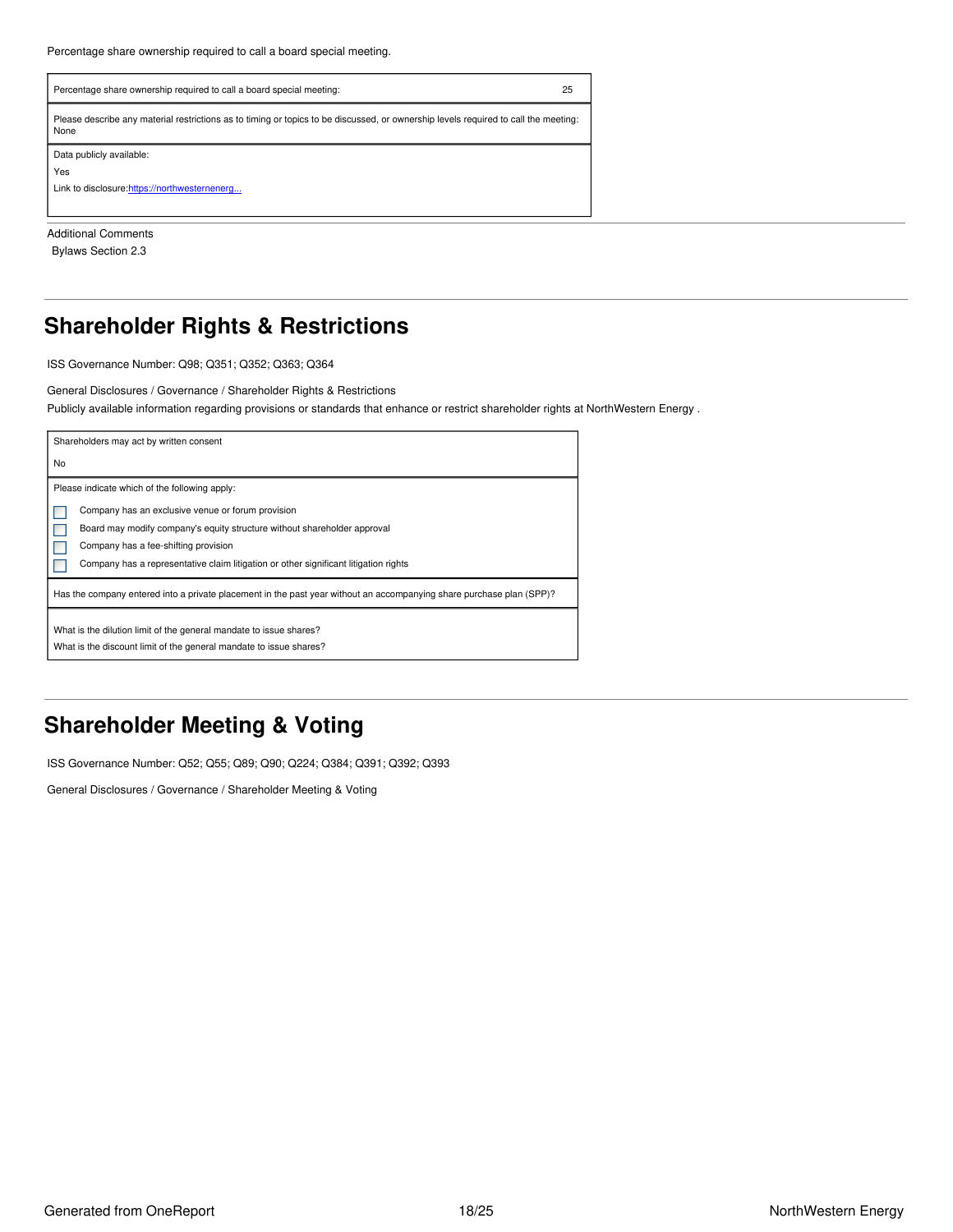Publicly available information regarding shareholder voting standards as well as most recent annual meeting at NorthWestern Energy

|                                                                                          | Please check all that apply and attach publicly available supporting references as necessary:                     |      |
|------------------------------------------------------------------------------------------|-------------------------------------------------------------------------------------------------------------------|------|
| M                                                                                        | Majority vote standard in uncontested elections                                                                   |      |
|                                                                                          | Outstanding votes controlled by shares with enhanced voting rights                                                |      |
| Directors on the board who are not up for election by all classes of common shareholders |                                                                                                                   |      |
|                                                                                          | Supermajority vote required to approve amendments to the charter or bylaws                                        |      |
| Supermajority vote required to approve mergers or business combinations<br>M             |                                                                                                                   |      |
|                                                                                          |                                                                                                                   |      |
|                                                                                          | If the company has a majority voting standard, is there a plurality carve-out in the case of contested elections? |      |
| No                                                                                       |                                                                                                                   |      |
|                                                                                          | Provide details and attach publicly available supporting references as necessary                                  |      |
|                                                                                          | Percentage of vote support for the CEO at the most recent annual meeting:                                         | 99.8 |
|                                                                                          | Percentage of vote support for the Board Chair at the latest meeting:                                             | 83.2 |
|                                                                                          | Percentage of vote support for environmental or social shareholder resolutions at the most recent annual meeting: |      |

Additional Comments

There were no environmental or social shareholder resolutions at the most recent annual meeting.

### <span id="page-18-0"></span>**Independent Directors**

ISS Governance Number: Q346; Q359; Q360; Q361; Q362

General Disclosures / Governance / Independent Directors

Details on Independent Director exposure to company operations and risk, and nomination by proxy access.

Situations for which long-term shareholders can submit their own independent director candidates for consideration on the company's proxy card (commonly known as "proxy access"). Select all that apply: Yes, a group of shareholders owning more than 3% of company shares for some specified length of time can nominate independent directors whose names will appear on company proxy ballots  $\Box$ 

Yes, a group of shareholders owning more than 5% of company shares for some specified length of time can nominate independent directors whose names will appear on company proxy ballots

Yes, but the group of shareholders aggregating their shares to satisfy the ownership percentage requirement may not consist of more than ten shareholders

Yes, but the group of shareholders aggregating their shares to satisfy the ownership percentage requirement may not consist of more than twenty shareholders

No, shareholders wishing to nominate their own directors may not access the company's ballot

### <span id="page-18-1"></span>**Audit Fees**

 $\mathcal{L}_{\mathcal{A}}$  $\mathcal{L}_{\mathcal{A}}$  $\mathcal{L}_{\mathcal{A}}$  $\blacktriangledown$ 

ISS Governance Number: Q1

General Disclosures / Governance / Audit Fees

Details on audit and non-audit related fees paid by NorthWestern Energy .

| Currency unit:<br><b>USD</b>                    |         |         |         |         |
|-------------------------------------------------|---------|---------|---------|---------|
|                                                 | 2020    | 2019    | 2018    | 2017    |
| Audit fees:                                     | 1324114 | 1349114 | 1418264 | 1382084 |
| Audit-related fees:                             |         |         |         |         |
| Non-audit-related fees, excluding tax services: |         |         |         |         |
| Total audit fees (amount):                      | 1324114 | 1349114 | 1418264 | 1382084 |

References:

2021 Proxy [Statement](https://www.northwesternenergy.com/docs/default-source/documents/proxy/2021-Proxy-Statement-Final.pdf) Page(s) 8

### <span id="page-18-2"></span>**Auditor Ratification and Employment**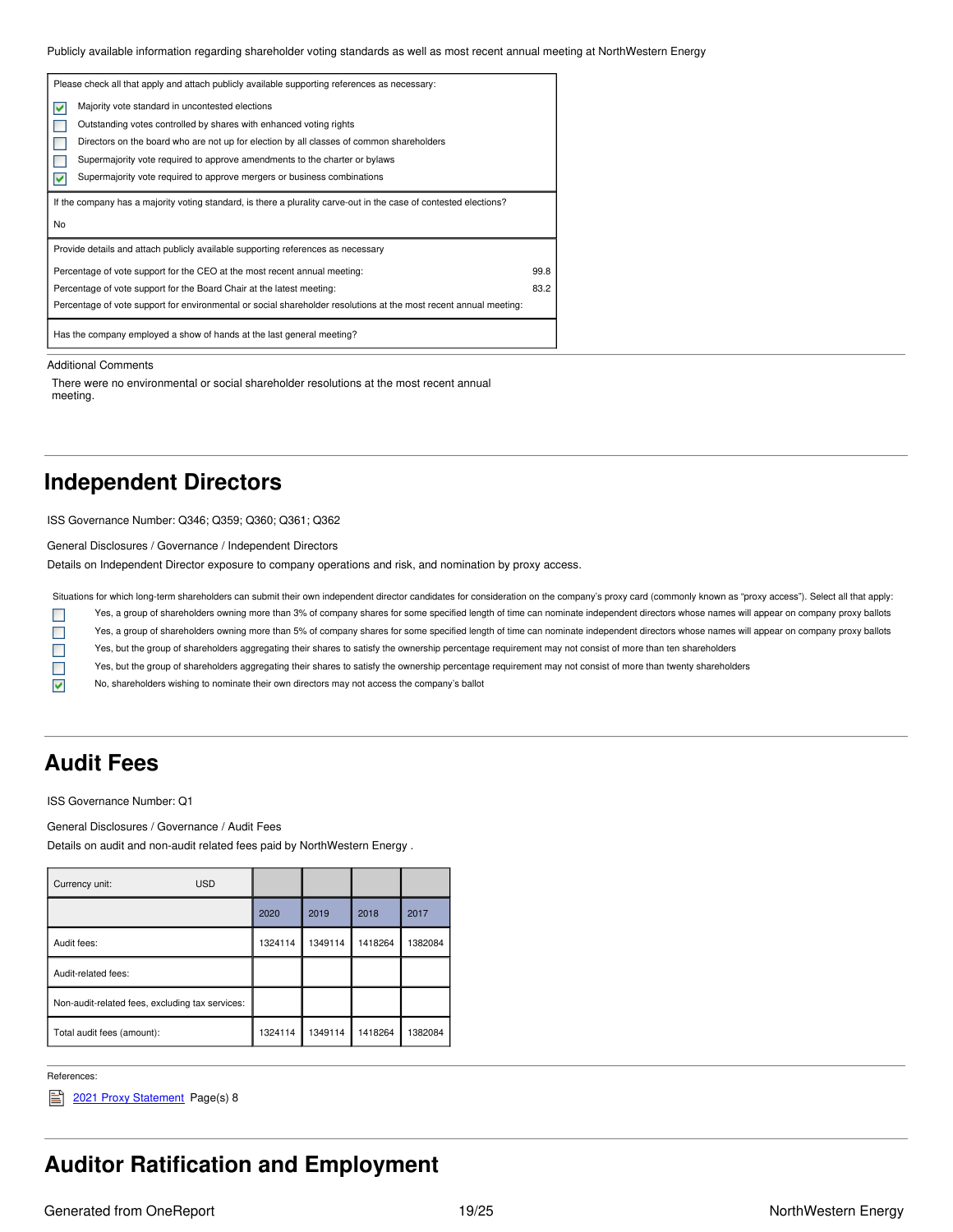#### ISS Governance Number: Q347

General Disclosures / Ethics and Integrity / Auditor Ratification and Employment Details on auditor ratification and employment at NorthWestern Energy .

| Ratification Details of the Auditor in recent shareholder meeting:                                          |                       |  |
|-------------------------------------------------------------------------------------------------------------|-----------------------|--|
| Auditor has been ratified in the recent shareholder meeting<br>Link to disclosure.https://www.sec.gov/ix?do |                       |  |
| Number of years the auditor has been employed:<br>20                                                        |                       |  |
| Auditor ratification votes at most recent shareholder meeting.                                              |                       |  |
| Votes For<br><b>Votes Against</b>                                                                           | 47.746.606<br>153,193 |  |

## <span id="page-19-0"></span>**Audit Details**

ISS Governance Number: Q2; Q3; Q4; Q8

General Disclosures / Governance / Audit Details Details regarding accounting audits and findings at NorthWestern Energy

| Independent Auditor:                                    | Deloitte |
|---------------------------------------------------------|----------|
| Qualified auditor opinion, most recent reporting period |          |
| No Please Explain The opinion wasn't qualified.         |          |
| Accounting investigations in last two years             |          |
| No                                                      |          |
| Material weakness in internal controls                  |          |
| No                                                      |          |
| Restatements or special charges in last two years       |          |
| No                                                      |          |
| Late Filings                                            |          |
| No                                                      |          |
| Auditor has issued an adverse opinion in the past year  |          |
| No                                                      |          |
| <b>Report Disclosed</b>                                 |          |
| Yes Please Explain Audit report is disclosed in 10-K    |          |

## <span id="page-19-1"></span>**Non-Compliance with Laws and Regulations in the Social and Economic Area GRI 419-1**

ISS Governance Number: Q5; Q200; Q201

Social / Socioeconomic Compliance / Non-Compliance with Laws and Regulations in the Social and Economic Area GRI 419-1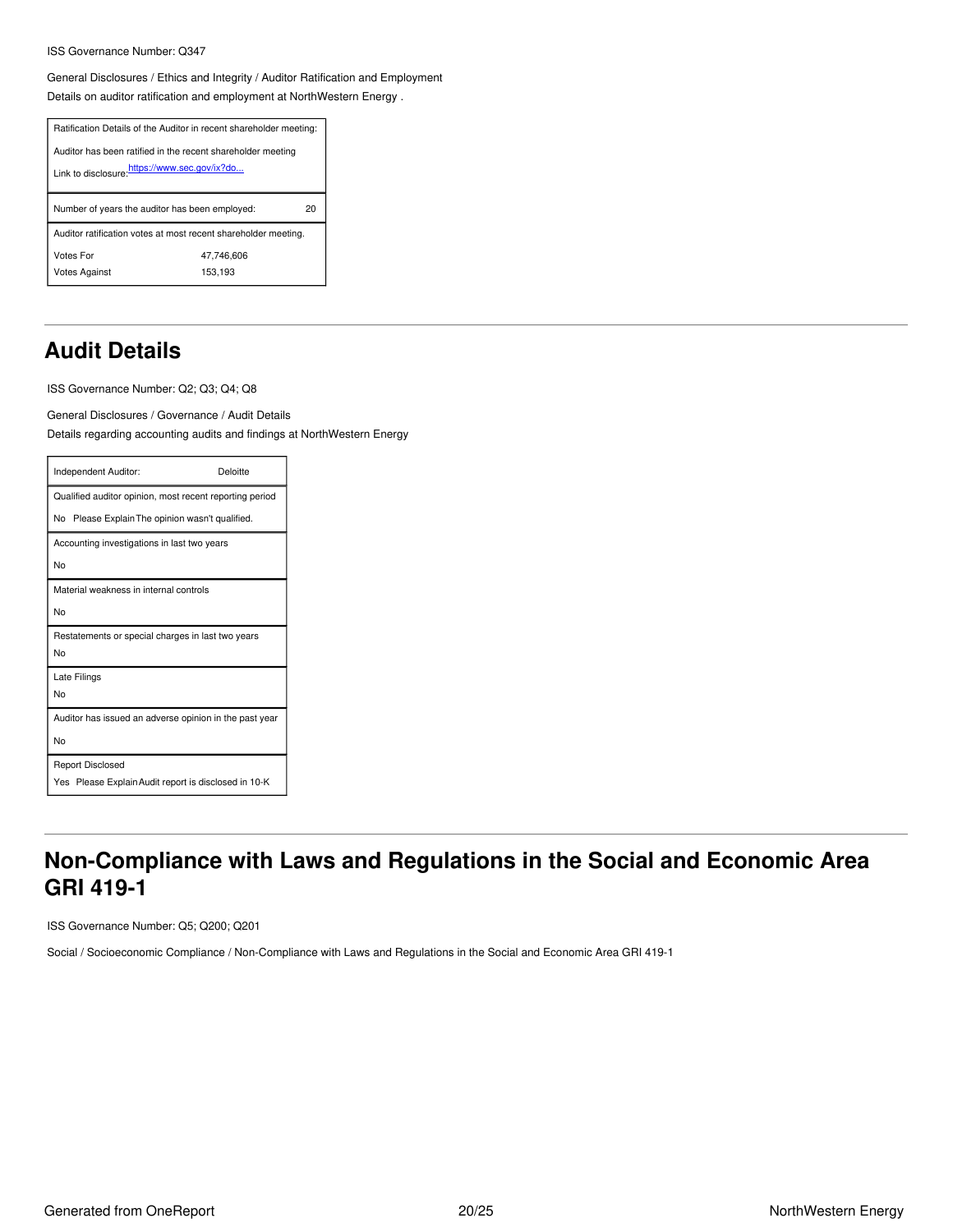Significant fines and non-monetary sanctions for non-compliance with laws and/or regulations in the social and economic area.

| <b>Reporting Currency:</b>                                                        | 2020 | 2019 | 2018 | 2017 |
|-----------------------------------------------------------------------------------|------|------|------|------|
| Total monetary value of significant fines:                                        |      |      |      |      |
| Total number of non-monetary sanctions:                                           |      |      |      |      |
| Context against which significant fines and non-monetary sanctions were incurred: |      |      |      |      |
| Cases brought through dispute resolution mechanisms:                              |      |      |      |      |
|                                                                                   |      |      |      |      |

**Reason for Omission:** Not Applicable

Why considered not applicable:

## <span id="page-20-0"></span>**Indep Committees**

ISS Governance Number: Q6; Q19; Q25; Q31; Q380; Q381; Q382; Q396; Q403

General Disclosures / Governance / Indep Committees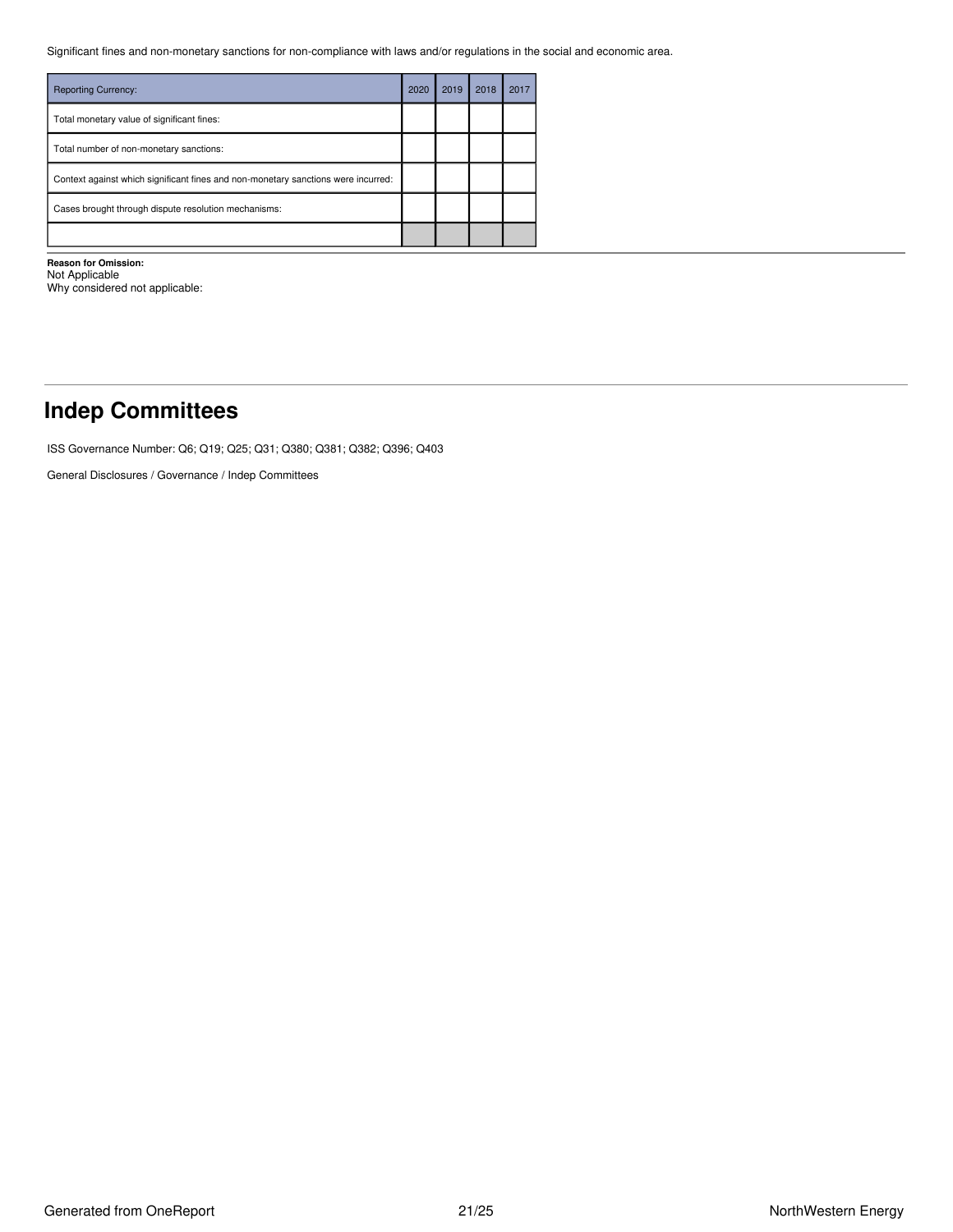Details of different Board Committees independent of Executive Managers at NorthWestern Energy (e.g. Remuneration Committee, Audit Committee, Nomination Committee).

| Name                                                                                                                                                                                                                       | Independent | Proportion of<br>Independence                      | <b>Committee Details</b>                                                                                                                                                                                                                                                                                                                                                                                 |
|----------------------------------------------------------------------------------------------------------------------------------------------------------------------------------------------------------------------------|-------------|----------------------------------------------------|----------------------------------------------------------------------------------------------------------------------------------------------------------------------------------------------------------------------------------------------------------------------------------------------------------------------------------------------------------------------------------------------------------|
| Remuneration Committee                                                                                                                                                                                                     |             |                                                    |                                                                                                                                                                                                                                                                                                                                                                                                          |
| Audit Committee<br># ind. directors: 3                                                                                                                                                                                     | Yes         | Comprisedof<br><b>Independent Directors</b>        | The committee was comprised of 4 independent directors in the previous 5+ years.<br>Q6: one is a financial expert, the others are financially literate<br>Q31:100%<br>Q382: 100%<br>MSCI: 100% of committee directors are independent<br>Sustainalytics: 3 members, 100% are independent, one has financial expertise, and the<br>other two are financially literate; there were 5 meetings held in 2020 |
| V Nomination Committee<br># ind. directors: 3                                                                                                                                                                              | Yes         | Comprised of<br><b>Independent Directors</b>       | The committee was comprised of 4 independent directors in the previous 5+ years.<br>Q19:100%                                                                                                                                                                                                                                                                                                             |
| Sustainability                                                                                                                                                                                                             | Yes         |                                                    |                                                                                                                                                                                                                                                                                                                                                                                                          |
| $\triangleright$ Compensation<br># ind. directors: 3                                                                                                                                                                       | Yes         | Comprised of<br><b>Independent Directors</b>       | The committee was comprisediled of 4 independent directors in the previous 5+ years.<br>Q25:100%<br>Q380 & 381: 100%<br>MSCI: 100% of committee directors are independent                                                                                                                                                                                                                                |
| <b>Information Security</b>                                                                                                                                                                                                |             |                                                    |                                                                                                                                                                                                                                                                                                                                                                                                          |
| Other: Safety, Environmental, Operations and Technology Committee                                                                                                                                                          | Yes         | Comprised of three<br><b>Independent Directors</b> | The committee was comprised of four independent directors in the previous 5+ years.<br>RID 276 - yes<br><b>RID 277: Yes</b><br>RID 278: The committee is chaired by an independent board member and reports directly<br>to the board of directors<br>RID 279: the committee met four times in 2020<br>RID 280: all committee members attended every meeting.<br>Q396: 100%<br>Q403: 100%                 |
| Data publicly available:<br>Is the company's data on different Board Committees that are<br>independent from Executive Managers publicly available?<br>Yes<br>Link to disclosure: Proxy Materials (northwesternenergy.com) |             |                                                    |                                                                                                                                                                                                                                                                                                                                                                                                          |

## <span id="page-21-0"></span>**Information Security Briefing**

ISS Governance Number: Q404

Social / Security Practices / Information Security Briefing Details about board briefings on information security matters.

 $\triangledown$  The board receives briefings from senior leadership on information security matters

Frequency of information security briefings: Five times a year at every board meeting

# <span id="page-21-1"></span>**Information Security Board Experience**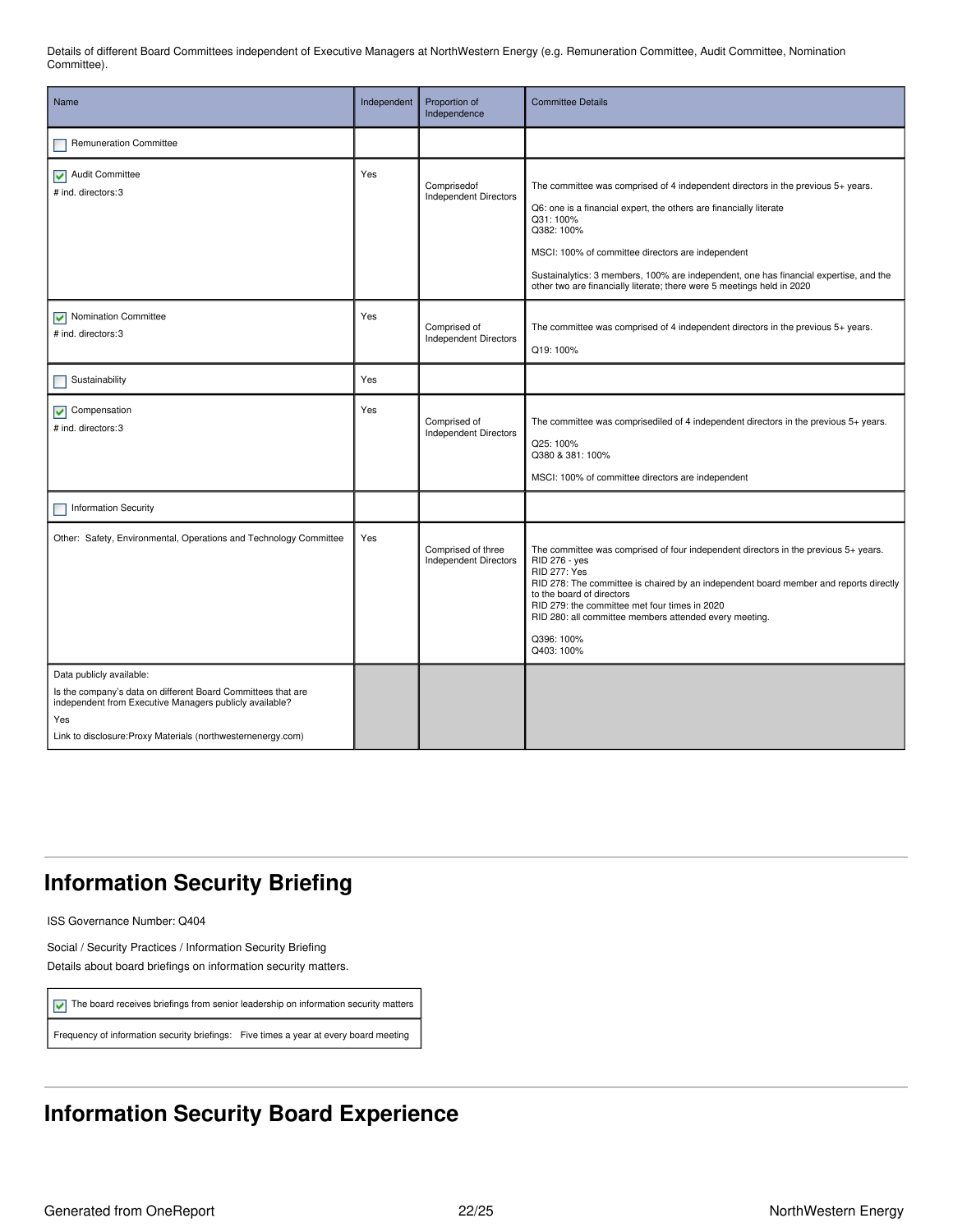#### ISS Governance Number: Q405

#### Social / Security Practices / Information Security Board Experience

Details on board directors with information security expertise.

| Number of directors with information security experience:                                                                                                               |  |
|-------------------------------------------------------------------------------------------------------------------------------------------------------------------------|--|
| Provide details:<br>Two of our board members are well versed in cyber security. Other board members hold positions in companies where cyber security is a top priority. |  |

Additional Comments

NorthWestern Energy has spent a great deal of time investing in the cyber security education of our Board of Directors. The two board members mentioned have had on site visits spanning several days performing deep dives with our cyber security team. In addition, every board meeting has a cyber security update which has been occurring for almost a decade.

## <span id="page-22-0"></span>**Cybersecurity Program**

ISS Governance Number: Q402; Q410

### General Disclosures / Strategy / Cybersecurity Program

Management of cybersecurity

| Management system certified to ISO 27001<br>standards                                                                                                                   | Please provide details<br>Although we don't certify to ISO 27001 standards, NorthWestern Energy incorporates many frameworks into their cyber security practice<br>applying the applicable areas of these frameworks as they specifically relate to operating critical infrastructure. NorthWestern Energy has<br>developed its own Cyber Security Framework Architecture Methodology incorporating numerous standards. |  |
|-------------------------------------------------------------------------------------------------------------------------------------------------------------------------|-------------------------------------------------------------------------------------------------------------------------------------------------------------------------------------------------------------------------------------------------------------------------------------------------------------------------------------------------------------------------------------------------------------------------|--|
| Governance structures in place for cybersecurity<br>⊻<br>management                                                                                                     | Please provide details<br>NorthWestern Energy incorporates many frameworks into their cyber security practice applying the applicable areas of these frameworks as<br>they specifically relate to operating critical infrastructure. NorthWestern Energy has developed its own Cyber Security Framework Architecture<br>Methodology incorporating numerous standards.                                                   |  |
| Operational measures to monitor and respond to<br>data breaches and cyberattacks                                                                                        | Please provide details<br>NorthWestern Energy has an active threat hunting team as well as a robust incident response and disaster recovery plan which is exercised at<br>least once per calendar year.                                                                                                                                                                                                                 |  |
| Regular internal security audits or vulnerability<br>assessments or penetration testing of the<br>⊽<br>company's systems, products and practices<br>affecting user data | Please provide details<br>NorthWestern Energy performs numerous vulnerability assessments and penetration testing on a weekly basis.                                                                                                                                                                                                                                                                                    |  |
| Regular external security audits or vulnerability<br>assessments of the company's systems, products<br>M<br>and practices affecting user data                           | Please provide details<br>NorthWestern Energy leverages industry leading organizations to perform periodic security audits and vulnerability testing.                                                                                                                                                                                                                                                                   |  |
| Regular employee training on cybersecurity issues                                                                                                                       | Please provide details<br>All employees are required to take at least four cyber security course throughout a calendar year. In addition, employees are actively phished<br>throughout a calendar year.                                                                                                                                                                                                                 |  |

## <span id="page-22-1"></span>**Information Security Breach Expenses**

ISS Governance Number: Q406; Q408; Q412

Social / Security Practices / Information Security Breach Expenses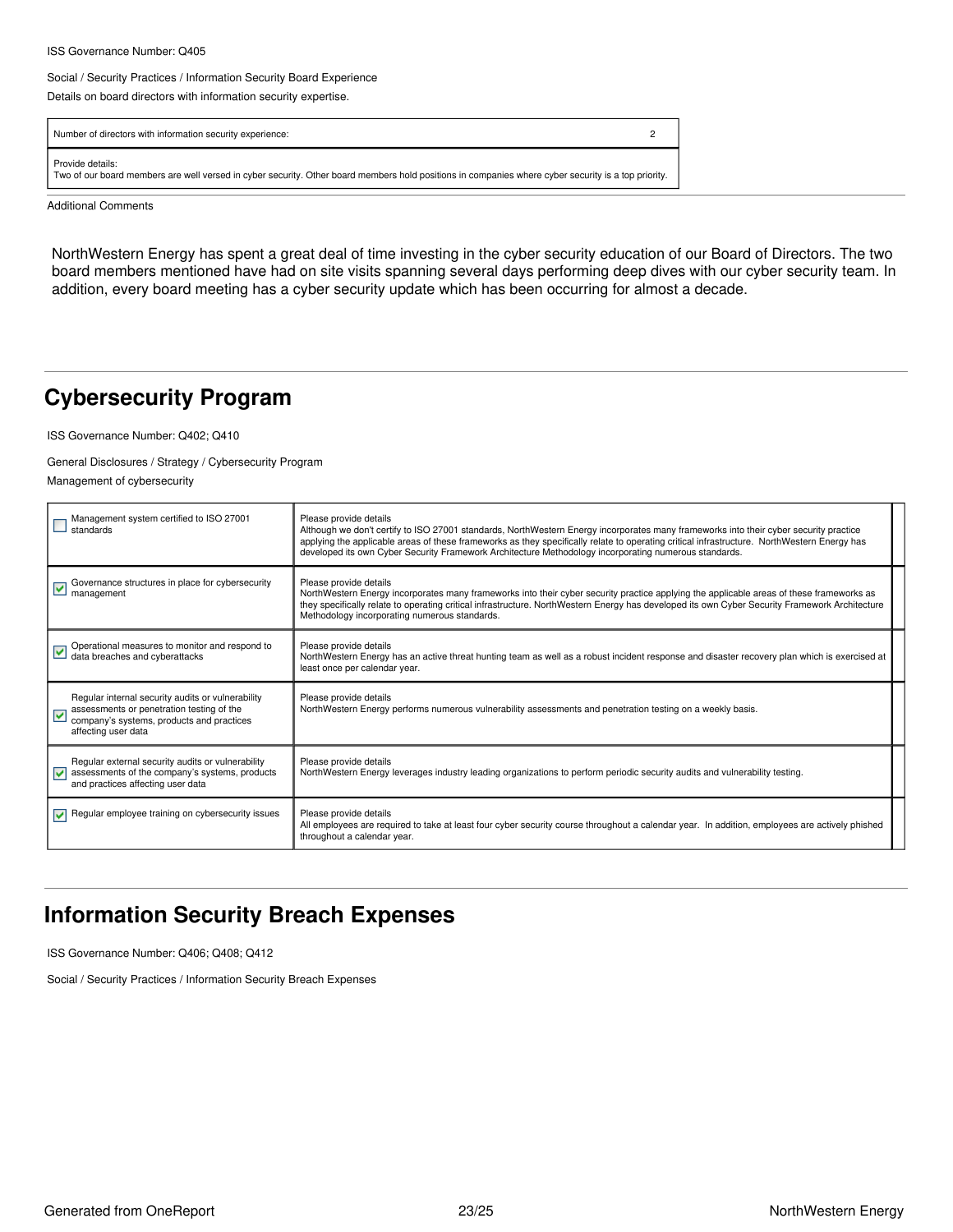| Net expenses incurred from information security breaches over last three years (Use your reporting currency):                             |          |
|-------------------------------------------------------------------------------------------------------------------------------------------|----------|
| Net expenses from information security breaches as % of total revenue:                                                                    |          |
| Net expenses incurred from information security breach penalties and settlements over the last three years (Use your reporting currency): |          |
| Net expenses incurred from information security breach penalties and settlements as % of total revenue:                                   | $\Omega$ |
| Numbers of months since last information security breach:                                                                                 |          |

### <span id="page-23-0"></span>**IT Security/ Cybersecurity Breaches**

ISS Governance Number: Q407; Q409

General Disclosures / Ethics and Integrity / IT Security/ Cybersecurity Breaches

Details on how NorthWestern Energy managed information security / cybersecurity risks over the last three years and what the financial impact was.

| <b>USD</b><br><b>Reporting Currency:</b>                                                                                                                                                                                                                                                                                                                            | 2018 | 2019     | 2020     |
|---------------------------------------------------------------------------------------------------------------------------------------------------------------------------------------------------------------------------------------------------------------------------------------------------------------------------------------------------------------------|------|----------|----------|
| Total number of information security breaches or other cybersecurity incidents                                                                                                                                                                                                                                                                                      |      |          |          |
| Total number of data breaches                                                                                                                                                                                                                                                                                                                                       |      |          |          |
| Total number of customers and employees affected by company's data breaches                                                                                                                                                                                                                                                                                         |      |          |          |
| Total amount of fines/penalties paid in relation to information security breaches or other cybersecurity incident                                                                                                                                                                                                                                                   | 0    | $\Omega$ | $\Omega$ |
| <b>Insurance Against Breaches</b>                                                                                                                                                                                                                                                                                                                                   |      |          |          |
|                                                                                                                                                                                                                                                                                                                                                                     |      |          |          |
| You may provide supporting evidence for any part of this question by attaching up to five (5) references.                                                                                                                                                                                                                                                           |      |          |          |
| Please select one of the following options. (Required)<br>We collect data on information security/cybersecurity breaches and incidents, and have completed the table above.<br>We do not collect data on information security/cybersecurity breaches and incidents<br>Not applicable. Please provide explanations in the appropriate comment box below<br>Not known |      |          |          |

Additional Comments

We collect data on information security / cybersecurity breaches and incidents but have only partially completed the table above due to our own data privacy policy. NorthWestern Energy incorporates several frameworks into their cyber security practice applying the applicable areas of these frameworks as they specifically relate to operating critical infrastructure. NorthWestern Energy has developed its own Cyber Security Framework Architecture Methodology incorporating numerous standards.

NorthWestern Energy also has an active threat hunting team as well as a robust incident response and disaster recovery plan which is exercised at least once per calendar year. We perform numerous vulnerability assessments and penetration testing on a weekly basis and leverage industry leading organizations to perform periodic security audits and vulnerability testing. Additionally, all employees are required to take at least four cyber security courses throughout a calendar year. In addition, employees are actively phished throughout a calendar year.

## <span id="page-23-1"></span>**IT Security/ Cybersecurity Measures**

ISS Governance Number: Q411

Social / Security Practices / IT Security/ Cybersecurity Measures